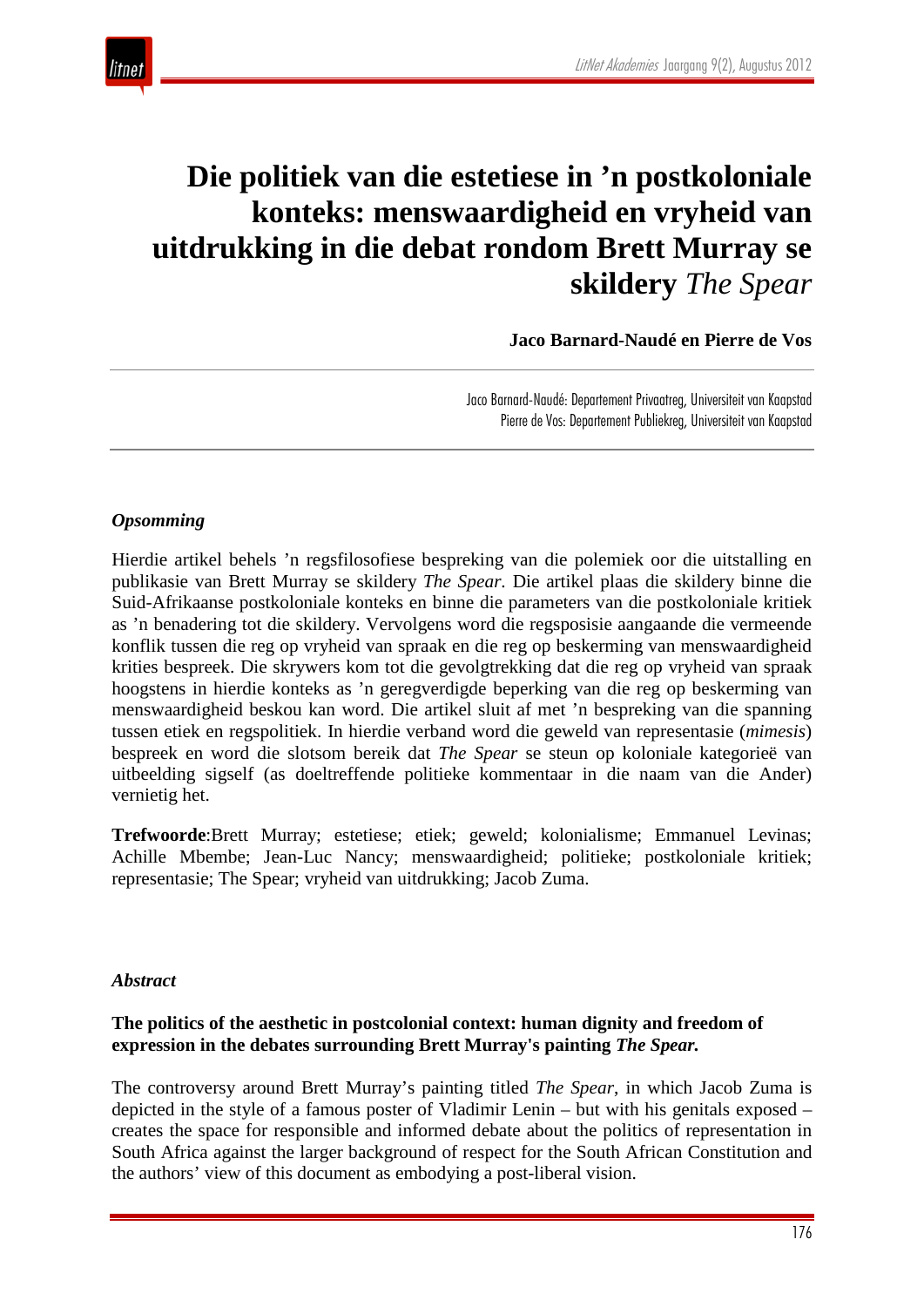The authors argue that it must be recognised that such a debate around the meaning and effect of *The Spear* occurs within a specific South African post-apartheid (and thus post-colonial) context. As Achille Mbembe points out, the post-colonial critique of society derives, on one hand, from the anti-colonial and anti-imperialist struggle and on the other hand from aspects of the Western philosophical tradition. It aims at exposing the inherent violence underlying a specific conceptualisation of Reason. In the context of his post-colonial analysis Mbembe warns all South Africans against the dangers that arise for the *polis* when individuals are no longer capable of thinking for themselves and severely constricted space remains for meaningful debate, resistance and (artistic) expression in a country when this has the potential to be potentially hurtful to others. This danger emerges especially in situations where the intellectual space is closed off in the name of perverse notions of racial solidarity which in effect disregards respect for human dignity in the name of consolidating political power for post-colonial elites.

Against this complex post-colonial background the question arises as to how to engage meaningfully with a work of art like *The Spear*, especially given the atmosphere of very real anger and fear created by the exhibition of the painting, an atmosphere within which absolute loyalty is demanded from the group in order to advance the narrow, self-serving notion of solidarity of those still being haunted by the effects of colonial exploitation and oppression. In this context Mbembe refers to the re-emergence of "official culture", warning that "[o]fficial culture is the name for the process by which a ruling elite seeks to tame and domesticate its population by establishing official distinctions between the accepted and the unacceptable, the permitted and the forbidden, the normal and the abnormal. It is the process by which it coerces its subjects into internalising and reproducing truths not of their own making."

The authors argue that the start of any meaningful debate about *The Spear* cannot ignore this context. Nevertheless it must also be founded on a sober analysis of the constitutionally protected value of human dignity, a value that runs like a golden thread throughout the (postcolonial) South African Constitution. The authors analyse the meaning of this value against the background of a more detailed discussion of the protection afforded in South African law to the right to an individual person's human dignity. They point out that in the South African constitutional context the protection of the dignity of all individuals must be balanced against the protection of the right to freedom of expression, which includes the right to artistic expression. The authors argue, through a detailed analysis of the South African law of defamation, that the legal consequences of a work of art which provides political commentary on one of the most powerful individuals in South Africa must (at least in the legal sense) be assessed differently from those of a picture manufactured by schoolboys as part of a schoolboy prank. Regardless of the ethical and aesthetic criticism that could be levelled against the work of art, legally, the depiction of a country's president in a bona fide work of art with his genitals showing would not normally be regarded as unlawful in South African law. Although South African courts have not provided a definitive answer to this legal question, the authors contend that in a case like the one raised by *The Spear* the right to artistic expression and the right to provide political commentary on the moral and political character of a sitting president should weigh more heavily with a court than the important right of the individual to have his or her dignity respected and protected. Striking the balance in this manner is necessary to advance a culture of openness and the constitutional culture of pluralism and respect for diversity.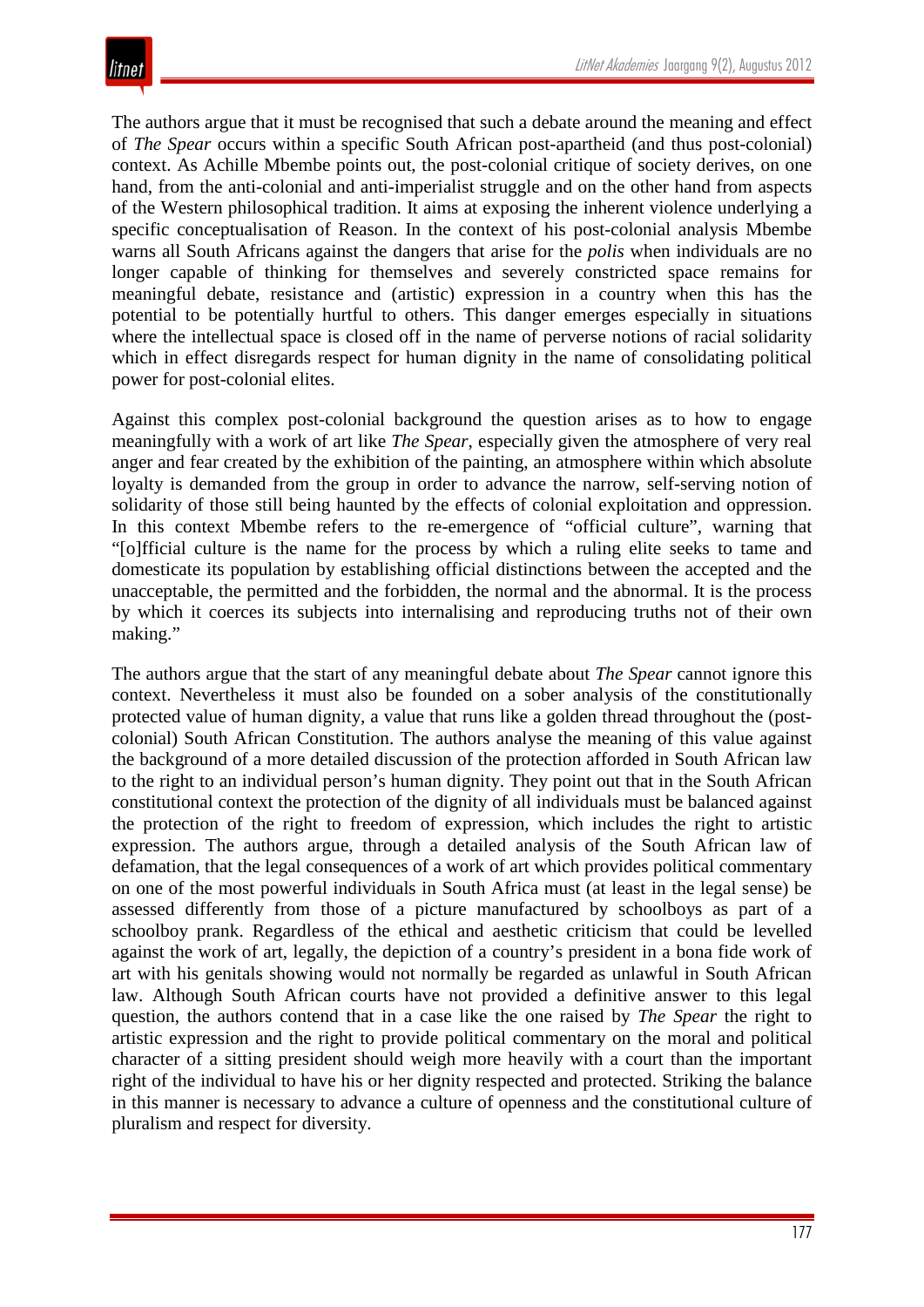Despite this conclusion about the legal right to produce the painting, the authors nevertheless engage in further critical reflection on the aesthetic and ethical questions relating to the creation and reception of *The Spear*, asking questions about the manner in which the painting depicts and appropriates the Other. Pointing to the fact that in the work of Emmanuel Levinas the inability of Western ontology to imagine ethical relationships is critiqued, the authors endorse the view expressed by Levinas that in the attempt by Western discourse to imagine the Other, that discourse claims the Other as an incidence of the Self. This claiming or possession of the Other can be viewed as a form of violence, because totalising thought inevitably depicts the Other in terms of the Self or of what is known. Relying on this idea of violence the authors analyse *The Spear* and argue that its mere creation and exhibition could be depicted as ethically violent. This is, first, because it is a depiction of another and because it represents an external intervention in the South African political milieu. They also follow and endorse Mbembe's argument that the painting is violent and unsuccessful as political commentary because it constitutes an unimaginative perpetuation of colonial representative categories. The authors conclude by pointing out the inevitable tension that will arise in a case like this between the ethical and the legal responsibilities of those involved, noting the inevitable complexity that will always arise in trying to understand the meaning and the effects of a work of art as controversial as *The Spear* and to try and respond in an ethically responsible manner to it.

**Keywords:** Brett Murray; aesthetics; ethics; colonialism; freedom of expression; human dignity; Emmanuel Levinas; Achille Mbembe; Jean-Luc Nancy; political; postcolonial critique; representation; The Spear; violence; Jacob Zuma.

[A] battle fought yesterday over the promises of emancipation and the illusions and disillusions of history continues today on aesthetic terrain.\*

# **1. Inleiding**

Brett Murray se skildery *The Spear*, <sup>1</sup> waarin president Jacob Zuma uitgebeeld word met ontblote genitalieë, handel oor veel meer as die vraag of die skildery verban moet word, omdat dit (en die publikasie daarvan in die dagblad *City Press*) Zuma, sy meerdere eggenote en sy kinders verneder. Dit gaan ook oor meer as die vraag of dit die waardigheid van alle swart mans (selfs dié wat nie teen die skildery beswaar aanteken nie) en selfs die waardigheid van swart vroue aantas. Aan die ander kant gaan dit ook om meer as die vraag of die skildery, as 'n kunstenaar se artistieke uitdrukking, ten alle koste beskerm behoort te word – selfs al word dit in sommige kringe as 'n platvloerse, onaandoenlike en afgeleide kunswerk beskou.

Die vraag behoort ook gevra te word of die werk Zuma verkleineer het (en dus sy goeie naam, eergevoel en reputasie beskadig het), gegewe die agtergrond van sy openbare en patriargale vertoon van sy seksualiteit. Behoort die vernedering van 'n politikus aan die hand van 'n kunswerk ooit gevier te word, of moet dit te alle tye verwerp word? Maak dit 'n verskil wie die politikus is? In welke mate behoort die grondwetlike reg op die vryheid van uitdrukking afgeweeg te word teen die reg op menswaardigheid? Teen die agtergrond van Suid-Afrika se koloniale en apartheidsgeskiedenis, sal die uitbeelding van 'n swart man met ontblote geslagsdele nodeloos gevoelens van vernedering en woede by sommige mense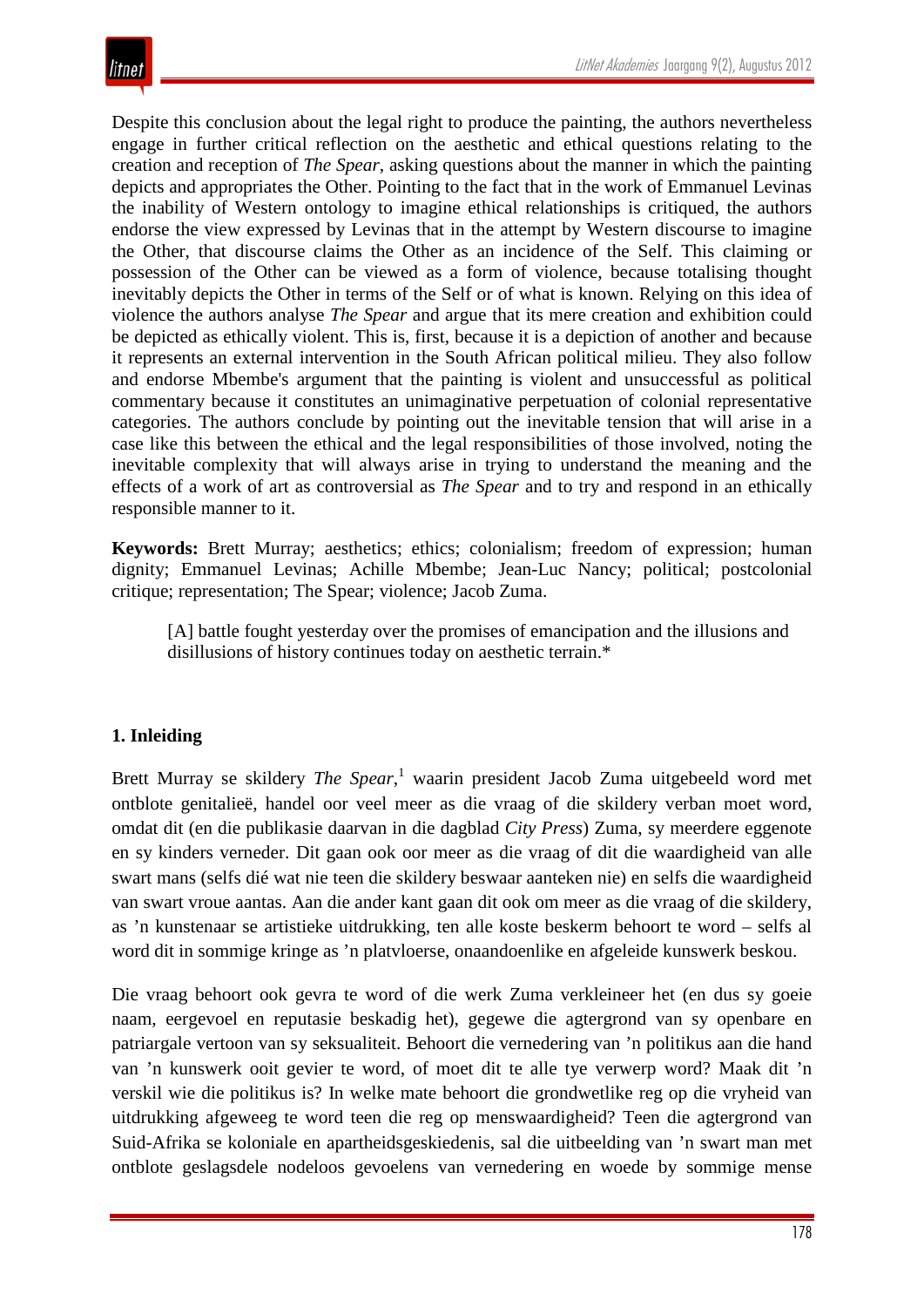ontlok? Wys die reaksie op die skildery dat die oorgrote meerderheid Suid-Afrikaners preuts, woedend en dweepsiek is, en selfs rassistiese, seksistiese en antidemokratiese uitgangspunte huldig? Word die skildery gebruik om die idee af te dwing dat dit ongeoorloof is om die ANC en sy leiers as die enigste geldige verteenwoordigers van die onderdruktes te kritiseer? Kan of behoort die vernedering van een persoon ooit beskou te word as van toepassing op alle persone van die betrokke ras, en indien laasgenoemde die geval is, volg sodanige beskouing nie die logika van apartheid wat alle swart mense gestraf het vir die "sonde" van een swart persoon nie?

Verder, wat is die status van die kunswerk in 'n demokrasie? Watter soort artistieke uitdrukking/kommentaar is onvanpas in die postkoloniale konteks? Met ander woorde, in watter mate verdien die kunswerk as die draer van 'n sekere politiek sensuur? In welke mate aanvaar die meerderheid Suid-Afrikaners en die meeste van ons leiers die grondwetlike aanvaarding van die reg van ander om hulself uit te druk? En wat is die perke van die reg op vryheid van uitdrukking?

In hierdie artikel beoog ons nie om enige van bogenoemde vrae onweerlegbaar te beantwoord nie. Ons beskou dit eerder as 'n geleentheid om ruimte te skep vir verantwoordelike en ingeligte gesprek, maar ook om 'n tentatiewe posisie aangaande hierdie onderwerp in te neem – 'n posisie wat hoofsaaklik deur die vereistes van die Grondwet en 'n postliberale begrip daarvan beïnvloed word.

Die artikel begin met 'n filosofiese beskouing van die postkoloniale kritiek, aangesien die diskoers oor *The Spear* plaasvind in die temporale (en ten minste ten dele in die epistemologiese) konteks van hierdie kritiek. Voorts beskou ons die regsposisie en spesifiek die aard van menswaardigheid soos dit in die Grondwet beskerm word teenoor die reg op vryheid van uitdrukking.

Die artikel eindig met 'n filosofiese beskouing van die verhouding tussen geweld en beeld/uitbeelding of beeltenis soos dit bedink word in die werk van onder andere Jean-Luc Nancy en, in die postkoloniale konteks, Achille Mbembe. Spesifieke aandag word gegee aan die vraag aangaande die politiek van die estetiese in die postkoloniale konteks. Die spanning tussen etiese en regsverpligtinge in hierdie konteks word ook verwoord. In hierdie verband verwys die artikel ten slotte na kompleksiteit soos dit bespreek word in die werk van die ontslape filosoof Paul Cilliers.

# **2. Die postkoloniale konteks**

### *2.1 Die postkoloniale soeke na erkenning van die Ander*

Temporaal en histories-kontekstueel gesproke verwys die term *postkoloniaal* primêr na die tyd wat aanbreek na kolonisasie of dan by die formele onafhanklikheidswording van 'n kolonie wat gepaardgaan met 'n verdere formele beëindiging van Westerse koloniale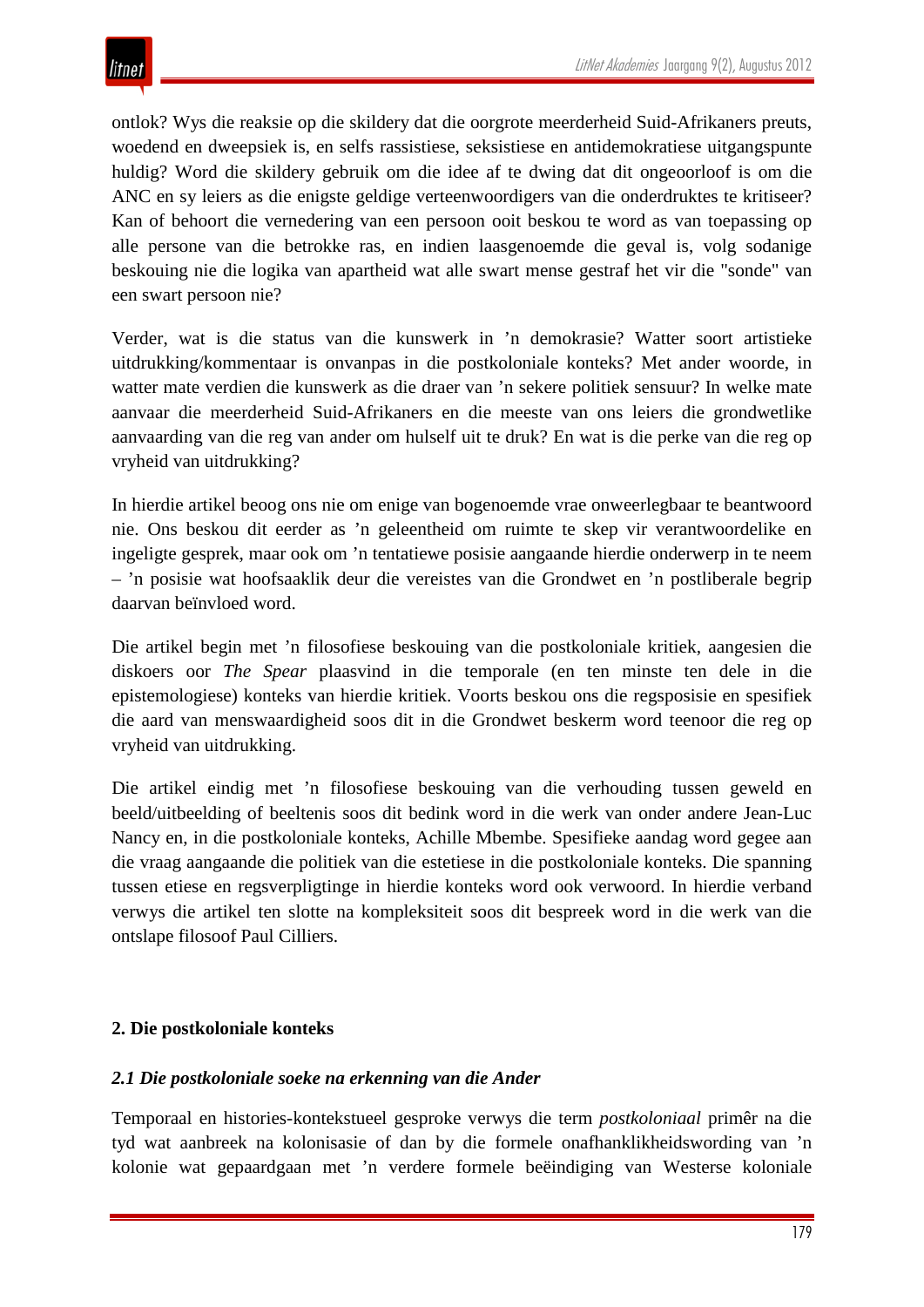verhoudings van afhanklike en ondergeskikte gebiede.<sup>2</sup> In Suid-Afrika val die postkoloniale tyd saam met die tydperk wat dikwels as die "postapartheid-era" beskryf word. Daar moet dus van meet af aan beklemtoon word dat hierdie artikel as uitgangspunt stel dat die skilder en uitstalling van *The Spear* en die diskoers daaromheen onmiskenbaar plaasvind in 'n postkoloniale tydsgreep en binne daardie konteks benader behoort te word.

Met die aanbreek van die postkoloniale tydperk kom die postkoloniale studies of kritiek dan ook na die geesteswetenskappe. In hierdie verband kan saamgestem word met Ashcroft, Griffiths en Tiffin<sup>3</sup> dat die term *postkoloniale studies* gebruik behoort te word om die geheel van die ryk en diverse praktyke wat deel van die postkoloniale samelewings uitmaak, te beskryf, vanaf die oomblik van kolonisasie tot die hede. Soos die skrywers aandui: "[C]olonialism does not cease with the mere fact of political independence and continues in a neo-colonial mode to be active in many societies."4 Daar kan egter nie ontken word nie dat postkoloniale studies, epistemologies gesproke, 'n sterk verband met postmodernisme en poststrukturalisme handhaaf, en in 'n sekere sin "vloei" postkoloniale studies dus uit die breër epistemologie van die poststrukturalisme wat in Europa teen die einde van die Tweede Wêreldoorlog posvat.<sup>5</sup>

Die Kameroense denker Achille Mbembe dui aan dat die postkoloniale kritiek aan die een kant afgelei word van die antikoloniale en anti-imperialistiese stryd. Aan die ander kant steun dit op die Westerse filosofiese erfenis en die dissiplines waaruit die Europese geesteswetenskappe bestaan. Die postkoloniale kritiek stel dit ten doel om die inherente geweld in 'n bepaalde konsep van rede aan te toon. Verder beklemtoon dit die teenstrydighede tussen die Europese moraalfilosofie en die praktiese toepassing daarvan.<sup>6</sup>

In die vroeër werk van Spivak<sup>7</sup> gaan dit in die postkoloniale kritiek om 'n verset teen die Europese of Westerse Subjek se pogings om 'n Ander op te lewer wat eenvoudig die Westerse Subjek se subjekstatus sal konsolideer. Met ander woorde, die postkoloniale kritiek behels juis 'n verset teen die onderdrukking en uitbuiting van die Ander, en spesifiek die nie-Westerse Ander. Met verwysing na Derrida se werk oor grammatologie argumenteer Spivak dat die niefallogosentriese denke nog geskryf moet word, dat dit in 'n sekere sin skuil in die oop spasies van die Europese teks: "That inaccessible blankness circumscribed by an interpretable text is what a postcolonial critic of imperialism would like to see developed within the European enclosure as *the place* of the production of theory.<sup>"8</sup>

Mbembe sluit hierby aan deur die idee van *ontologiese* radikale onvoltooidheid in postkoloniale kritiek te beklemtoon deur sy gedagtes oor 'n mens(lik)heid-in-wording – die menslikheid en mensdom wat na vore sal tree wanneer die koloniale figure van onmens(lik)heid en rasverskil eindelik oorskadu word. Die postkoloniale kritiek steun in hierdie verband ook op 'n begrip van onbewuste selfhaat: "Racism in general, and colonial racism in particular, represents the transference of this self-hatred to the Other."9 Hierdie Ander is die gekoloniseerde Ander op wie hierdie selfhaat geprojekteer word. Derdens steun postkolonialisme op die kritiek van die Westerse subjek as 'n subjek wat slegs deur herhaalde verwysing na homself tot stand kom: "[P]ostcolonial thinking stresses the fact that identity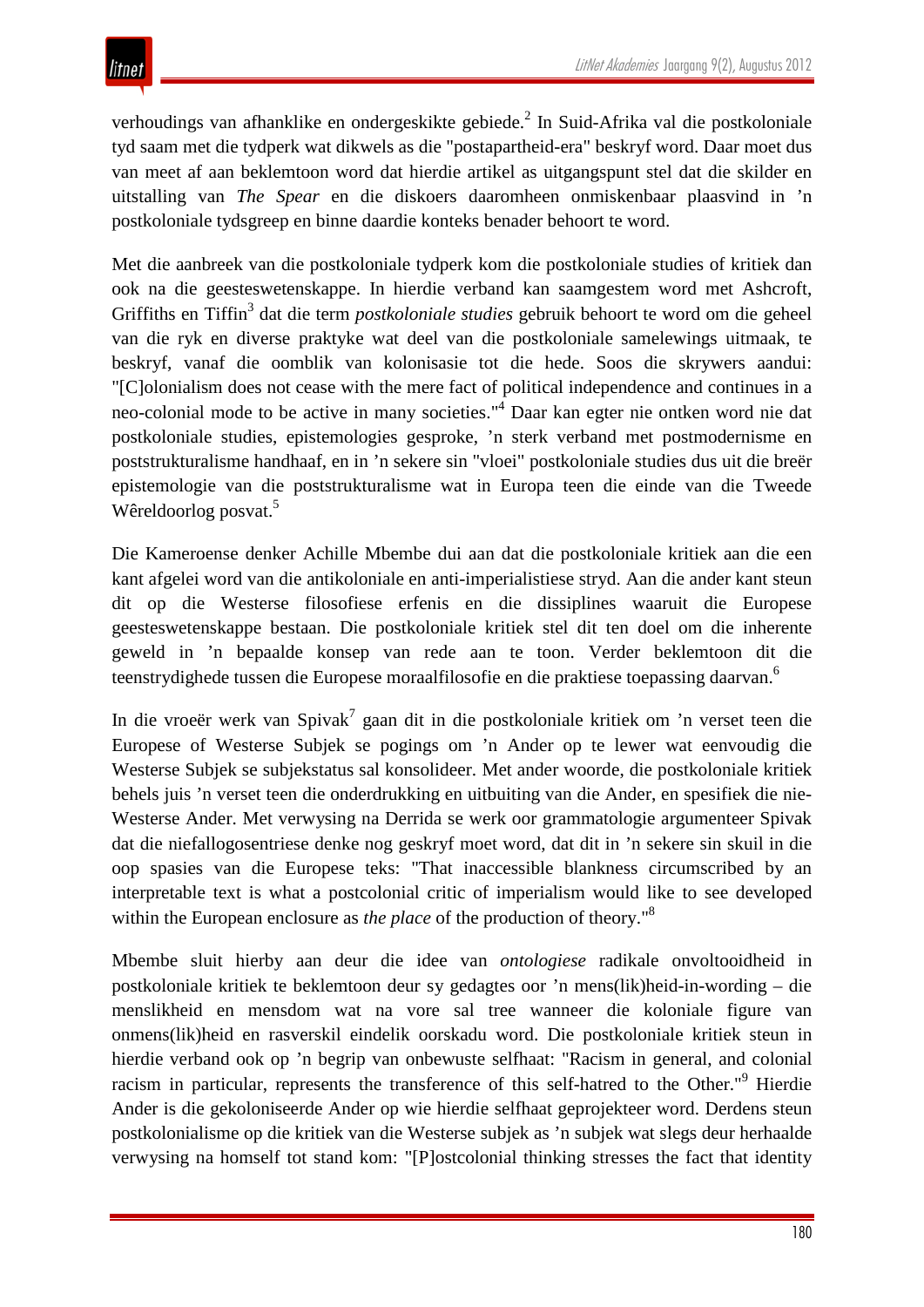arises from multiplicity and dispersion, that self-referral is only possible in the in-between, in the gap between mark and demark, in co-constitution."10

Vir Mbembe is postkoloniale denke en die kritiek van Westerse humanisme en universalisme egter nie 'n doel op sigself nie. Vir hom gaan dit daaroor om 'n weg te baan vir die moontlikheid van 'n politiek van die medewese:

The prerequisite for such a politics is the recognition of the Other and of his or her difference. I believe that this enrolment in the future, in the interminable quest for new horizons for man through the recognition of the Other as fundamentally human is an aspect of this thinking that is all too often forgotten.<sup>11</sup>

#### *2.2 Nasionalisme as postkoloniale probleem*

Alhoewel die postkolonialisme die idee van die "nasie" ondersteun as een van die belangrikste wyses waarop imperiale oorheersing teengestaan kan word,<sup>12</sup> waarsku dit terselfdertyd teen die grootste gevaar van die nasionalisme, naamlik dat die nasionale bourgeoisie nasionalisme kan aanwend ten einde sy eie mag te konsolideer. Ashcroft e.a.<sup>13</sup> identifiseer hierdie deurskemering van die gevare van nasionalisme as 'n algemene postkoloniale tendens en waarsku dat die oorname van hegemonistiese koloniale beheer deur 'n nasionalistiese bourgeoisie telkens ontaard in 'n herhaling van die toestande waarteen dit in die eerste plek in opstand gekom het: "It develops as a function of this control, a monocular and sometimes xenophobic view of identity and a coercive view of national commitment." Chatterjee<sup>14</sup> verwys na hierdie probleem as "amptelike nasionalisme", aangesien dit neerkom op die gebruik van die staatsmag en -meganismes ten einde kulturele homogeniteit op te lê.

Wat Suid-Afrika betref, waarsku Mbembe<sup>15</sup> in 'n belangrike vroeër artikel, wat in hierdie dae die ronde doen op sosiale netwerke, teen die gevare van wat hy beskryf as die "huwelik" van chiliasme ("millenarianisme"), nativistiese opwekkingsprediking en politiek wat tot die ondersteuningsbasis van president Zuma behoort. Mbembe beklemtoon dat 'n soortgelyke huwelik vir baie lank die ruggraat van wit oppermagtigheid in Suid-Afrika was. Mbembe skryf: "The emergence, now, of a 'democratic mob' led by self-appointed champions of the poor who claim to speak for the 'common man' is itself the result of recent seismic shifts in the realm of South African political culture."16 In hierdie verband verwys hy met goedkeuring na Moeletsi Mbeki se vergelyking tussen die huidige politieke situasie in Suid-Afrika en die Xhosa-veeslagtings van 1856 en 1857. Met die aanbreek van die tyd van die slagtings was die Xhosa-nasie reeds deur Britse kolonialisme getraumatiseer en ontwortel. 'n Aantal profete verskyn in hierdie tyd. Hulle gee te kenne dat hulle die vermoë het om al die Xhosas se vee uit die dood op te wek. Een van hierdie profete was 'n 16-jarige meisie, Nongqawuse. Volgens 'n visioen op die walle van die Gxarharivier verskyn die voorvaders aan haar met die boodskap dat indien die Xhosas al hulle vee om die lewe bring, die dooies sal opstaan en al die blankes die see ingedryf sal word. Nongqawuse se oom, Mhalakaza, het hierdie visioen aan die volk oorgedra en in Februarie 1856 het die Xhosas hul vee begin uitwis: "They destroyed all their food and did not sow crops for the future. Stored grain was thrown away.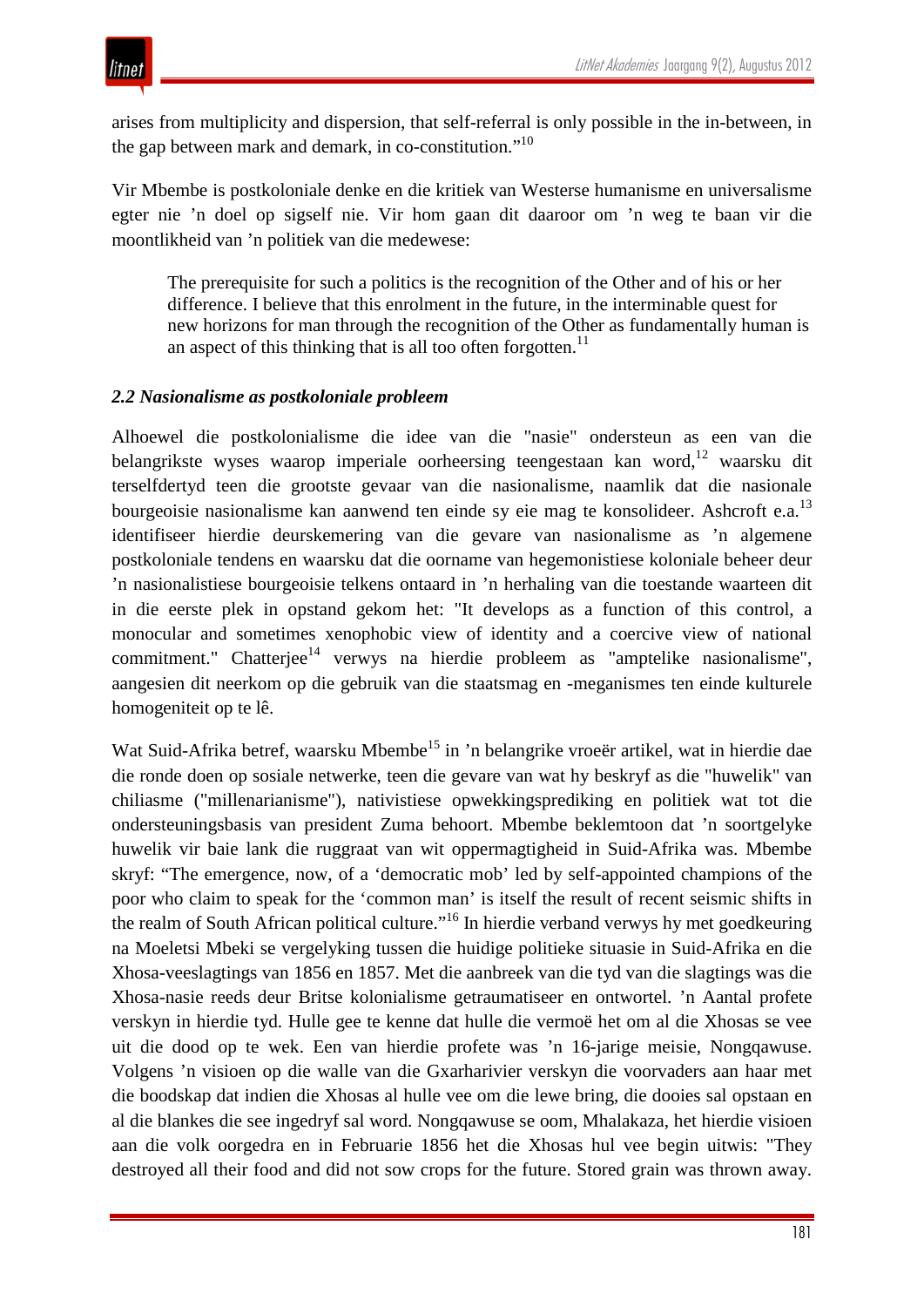No further work was to be done. Days passed and nights fell. The resurrection of the dead Xhosa warriors never took place".<sup>17</sup> Volgens J.B. Peires<sup>18</sup> het die Xhosa 400 000 stuks vee om die lewe gebring en het 40 000 Xhosas gedurende hierdie periode weens hongersnood gesterf.

Mbembe gebruik bogenoemde geskiedenis om sy idee van wat hy 'n Nongqawuse-sindroom in Suid-Afrika noem, uit te spel: "The Nongqawuse syndrome is a populist rhetoric and a millenarian form of politics which advocates, uses and legitimises self-destruction, or national suicide, as a means of salvation."19 Mbembe verwys spesifiek na 'n "fallokratiese etos" wat deur beide wit en swart in Suid-Afrikaanse kultuur aangehang word. Volgens hom word die evangelistiese retoriek van hierdie kultuur aangevuur deur die oorblyfsels van 'n konserwatiewe stedelike, migrante, *lumpen*-kultuur – 'n kultuur wat verantwoordelik gehou kan word vir die grootste mensevergrype op die vasteland. 'n Gevaarlike deel van hierdie konteks is die hersegregasie van die openbare sfeer en die gevolglike wegdoening met die projek van nierassigheid. Hierdie verskuiwing gaan gepaard met 'n heraktivering van die geestelike ghetto: "To the continuing denial of white privilege, many blacks are responding with an exacerbated sense of victimisation and disempowerment."<sup>20</sup>

Die kolonialisme van die gees was, nodeloos om te sê, een van die dodelikste wapens van die koloniale projek. Dit is gebruik om gedurende die periode van knegskap maksimum psigiese skade aan te rig deur konsekwent die boodskap aan die onderdruktes te stuur dat selfs al toon hul gedrag ooreenkomste met dié van die "beskaafdes", hulle nooit beskaafd of gelyk aan die gekoloniseerdes sal wees nie. Die bose kern van die apartheidsideologie was juis die rassistiese opvatting dat swart mense nie oor dieselfde vermoë as blankes beskik nie en dus nie rasionele interaksies met blankes kon hê nie, en ook nie hulle eie oordeel kon vel oor wat om te dink en hoe om op te tree nie.

In hierdie verband maak die Sloweense filosoof Slavoj Žižek 'n interessante opmerking.<sup>21</sup> Žižek neem as uitgangspunt die koloniale opdrag dat die gekoloniseerdes die gedrag en kultuur van die "beskaafde" koloniste moet nastreef terwyl die oorheersers heimlik (en nie so heimlik nie) gedink het dat dit nooit moontlik was vir die gekoloniseerdes om "soos" of gelyk aan hulle te wees nie. Die kolonisering van die gees het bestaan uit hierdie beskadiging van die Ander, uit die boodskap dat die Ander gedoem is om te misluk nog voordat sy probeer het. Vir Žižek bestaan die koloniale mag se grootste vrees juis daarin dat die amptelike ideologiese versoek of opdrag bewaarheid sal word, met ander woorde dat die onderdrukte Ander werklik soos die koloniale mag sal word. Paradoksaal beteken dit dat die fundamentele en meer radikale reg van die onderdruktes juis bestaan in die aandrang op die reg om eenders te wees<sup>22</sup> en nié in die reg om eenvoudig as 'n Ander erken te word nie. Later in hierdie artikel sal aangetoon word hoe hierdie reg op verskil in die konstitusionele hof se gelykheidsregspraak korreleer met die reg om eenders behandel te word.

Mbembe waarsku alle Suid-Afrikaners teen die gevare wat vir die *polis* ontstaan wanneer mense nie meer vir hulself dink nie en geen ruimte gelaat word vir sinvolle gespreksvoering, teenstand en (artistieke) uitdrukking nie, omdat dit potensieel moeilik en kwetsend kan wees – veral wanneer hierdie ruimtes afgesluit word in die naam van 'n perverse opvatting van ras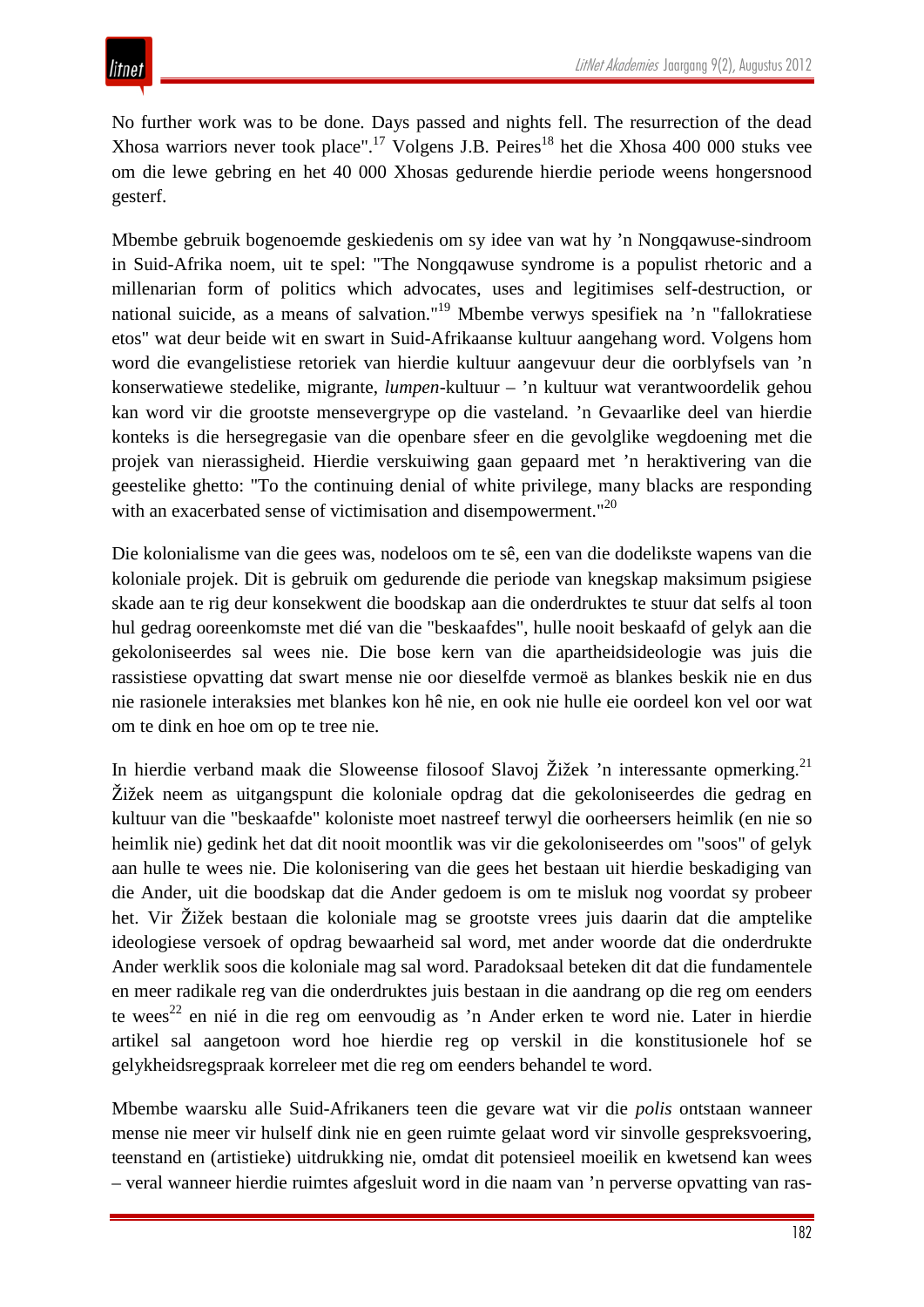solidariteit wat in werklikheid menswaardigheid ontken in die naam van 'n konsolidasie van politieke mag. Die vraag is dus uiteindelik steeds hoe om in die postkoloniale konteks sinvolle gesprek te genereer oor *The Spear* teen die agtergrond van die komplekse postkoloniale konteks, asook teen die agtergrond van woede en vrees waarin absolute lojaliteit aan die groep en 'n afwysing van menslike agentskap tot voordeel van 'n eng, selfdienende solidariteit vereis word. In hierdie verband verwys Mbembe<sup>23</sup> na die herontluiking van "amptelike kultuur":

Official culture is the name for the process by which a ruling elite seeks to tame and domesticate its population by establishing official distinctions between the accepted and the unacceptable, the permitted and the forbidden, the normal and the abnormal. It is the process by which it coerces its subjects into internalising and reproducing truths not of their own making.

Dit is egter onvanpas om die reg in te span in 'n poging om die gesag van "amptelike kultuur" te bevorder. Afriforumse saak teen Julius Malema<sup>24</sup> is 'n gepaste voorbeeld van 'n politieke liggaam wat hom tot die hof wend ten einde 'n politieke stryd te beslis oor die vraag aangaande wie oor die reg beskik om te besluit wat aanvaarbare uitdrukking van opinie, geloof of oortuiging behels. Hoewel reg en politiek dikwels met mekaar oorvleuel in 'n grondwetlike demokrasie, is dit verder te bevraagteken of die reg die mees geskikte ruimte vir wedersydse politieke gesprek oor *The Spear* is. Die rede vir hierdie "gebrek" van die reg is inherent in die aard van ons regsisteem: een party moet die saak wen en die ander moet verloor.

Die regsargumente aangaande die vraag of 'n finale interdik teen die Goodman-galery en die dagblad *City Press* toegestaan moet word ten einde die uitstalling en publikasie van 'n skildery (wat 'n subjek wat fisieke ooreenkomste met president Zuma toon, uitbeeld met ontblote genitalieë) op die onderskeie partye se webtuistes te verbied, het teen hierdie agtergrond plaasgevind. Alhoewel die aansoek om 'n interdik sedertdien onttrek is,  $25$  betrek die diskoers oor die skildery die betekenis van belangrike grondwetlike regte, begrippe en waardes. Hierdie artikel wil voorstel dat die begin van betekenisvolle gesprek (hetsy regsgebaseer al dan nie) oor *The Spear* geleë is in 'n sobere benadering tot die aard van grondwetlik beskermde menswaardigheid – 'n waarde wat soos 'n goue draad deur die hele (postkoloniale) Grondwet loop en die meeste menseregte, indien nie almal nie, in die handves van regte onderlê. Vervolgens sal, by wyse van 'n bespreking van die regsposisie, ingegaan word op die betekenis van hierdie grondliggende waarde en reg in ons Grondwet en gemenereg. Verder sal ons ook aandag skenk aan die verhouding tussen menswaardigheid en ander grondliggende waardes van die grondwetlike orde.

#### **3. Die regsposisie**

#### *3.1 Menswaardigheid en die reg op verskil*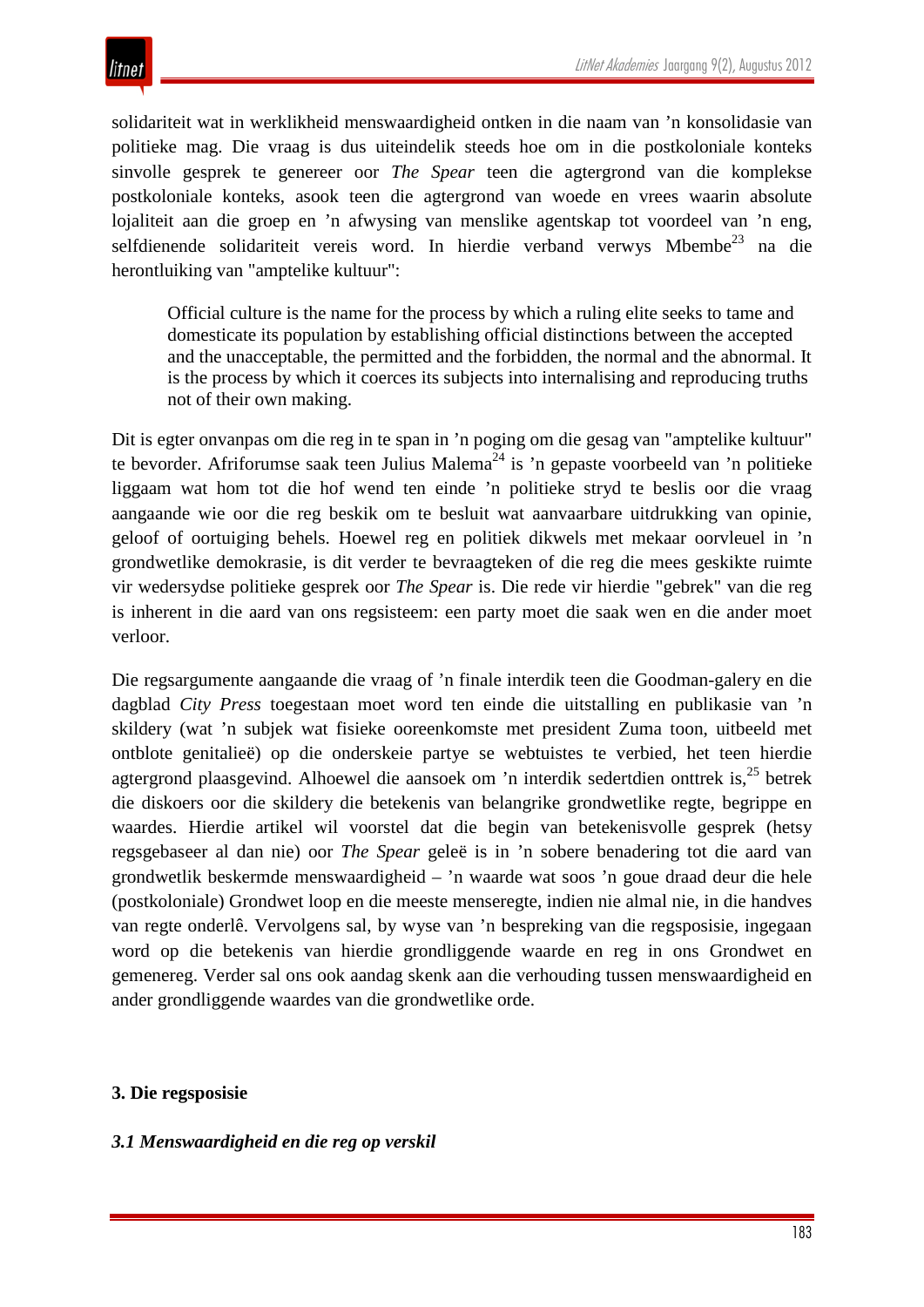Menswaardigheid is eerstens 'n fundamentele ideaal en waarde in die Suid-Afrikaanse Grondwet. Soos regter Kate O'Regan dit in die *Makwanyane*-saak stel: "The recognition and protection of human dignity is the touchstone of the new political order and is fundamental to the new Constitution."26 Benewens hierdie belang is menswaardigheid ook 'n reg wat in artikel 10 van die Grondwet beskerm word. Artikel 10 se effek is tweërlei: dit erken die inherente menswaardigheid van "almal", maar dit bepaal voorts dat almal die reg op respek vir en beskerming van hul menswaardigheid het. Die regte in die handves van regte is egter nie absoluut nie. Soms bots fundamentele regte in die handves met mekaar en dan moet 'n hof hierdie regte teen mekaar afweeg ingevolge artikel 36 ten einde te bepaal of die beperking van een reg deur 'n ander plaasvind ingevolge algemeen geldende reg en redelik en regverdigbaar is in 'n oop, demokratiese samelewing wat gebaseer is op die waardes van menswaardigheid, gelykheid en vryheid. In die konteks van *The Spear* is die argument dat die reg op vryheid van uitdrukking van die kunstenaar met die artikel 10-reg op respek en beskerming van menswaardigheid bots.

Alvorens die afweging van bogenoemde regte verder oorweeg word, is dit toepaslik om sekere algemene opmerkings oor die aard van menswaardigheid te maak.

Immanuel Kant beskou menswaardigheid as gebaseer op die aanname dat menslike wesens oor ingebore morele waarde beskik.<sup>27</sup> Kant stel dit soos volg: "[B]ut that which constitutes the condition under which alone something can be an end in itself has not merely a relative worth, that is, a price, but an inner worth, that is, *dignity*."<sup>28</sup> Die mens beskik oor hierdie waardigheid omdat hy 'n rasionele wese is.<sup>29</sup> Met ander woorde, ons het waardigheid omdat ons vrye, morele agente is. Ons kan ons eie doelstellings navolg, ons eie besluite neem en ons gedrag ooreenkomstig rede rig. As menslike wesens word ons lewens dus nie eenvoudig of in die geheel deur eksterne wette van kousaliteit bepaal nie.30 Volgens Kant behandel ons iemand met waardigheid wanneer ons hulle nie eenvoudig as 'n middel tot 'n doel beskou nie, maar terselfdertyd ook as 'n doel op sigself.<sup>31</sup>

Volgens hierdie Kantiaanse begrip van menswaardigheid beteken die opdrag om die menswaardigheid van ander te respekteer nié die plig om te alle tye op onbaatsugtige wyse morbied en plegtig respek vir die persoonlike gevoelens van ander te huldig nie. Daar word eerder van ons verwag om ander te respekteer as menslike wesens wat oor die vermoë beskik om rasioneel te dink en te redeneer.<sup>32</sup> Met ander woorde, die Kantiaanse idee van waardigheid verbied die manipulasie van die medemens om ons eie doelstellings te bereik, ongeag hoe moreel bewonderenswaardig daardie doelstellings mag blyk te wees. Dit is duidelik dat hierdie opvatting van die betekenis van menswaardigheid resoneer met die postkoloniale doelstelling om 'n politiek van die medewese tot stand te bring.

Die Suid-Afrikaanse konstitusionele hof het hierdie Kantiaanse (of postkoloniale) verstaan van menswaardigheid reeds in sy vroeë regspraak aangeneem. In *National Coalition for*  Lesbian and Gay Equality v Minister of Justice<sup>33</sup> bevind regter Laurie Ackermann dat die grondwetlike beskerming van menswaardigheid van almal in Suid-Afrika vereis "to acknowledge the value and worth of all individuals as members of our society". In dieselfde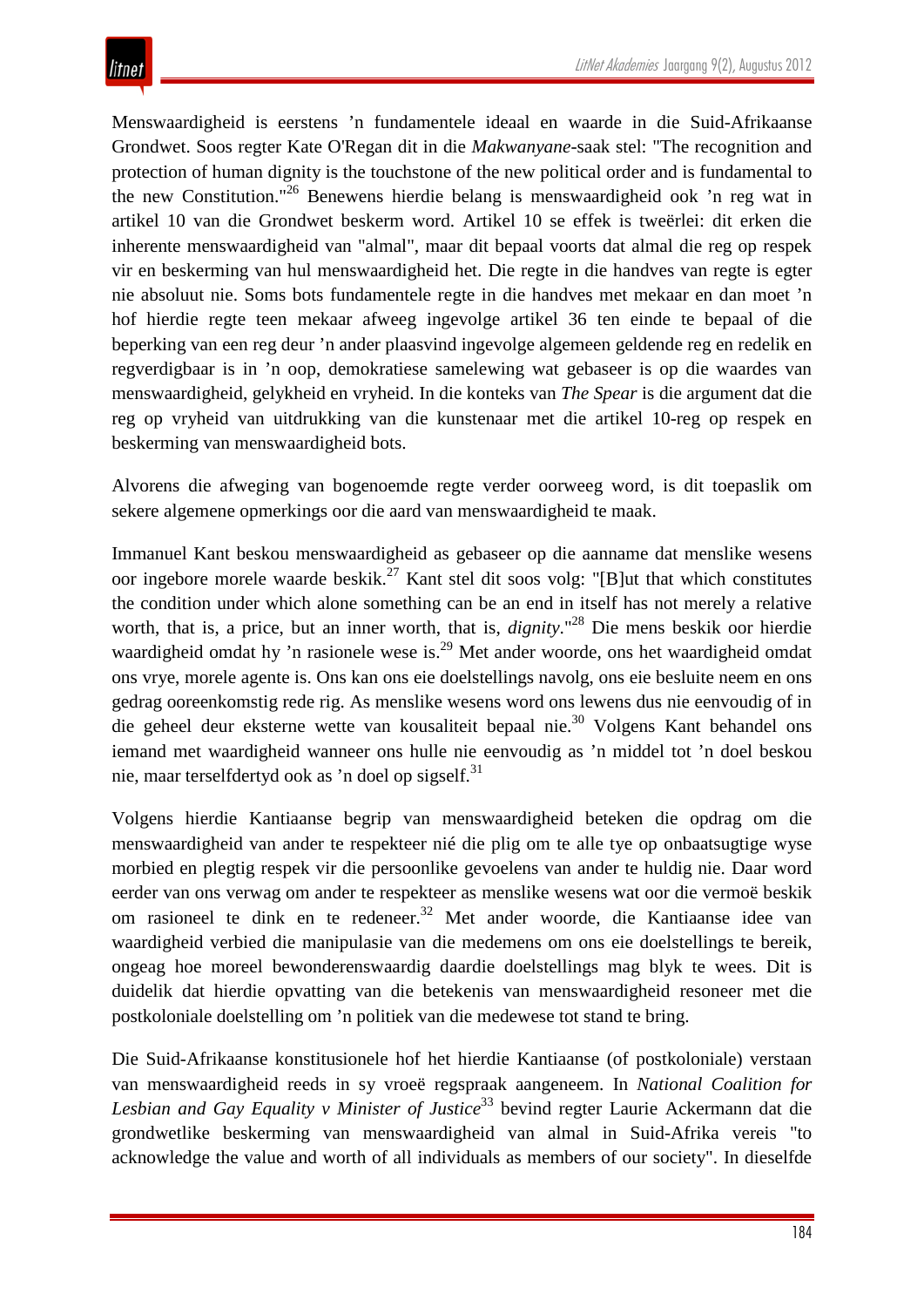

saak oorweeg die hof menswaardigheid in die konteks van die Grondwet se gelykheidsbepalings. Die hof bevind soos volg:

The desire for equality is not a hope for the elimination of all differences. "The experience of subordination – of personal subordination, above all – lies behind the vision of equality." To understand "the other" one must try, as far as is humanly possible, to place oneself in the position of "the other". It is easy to say that everyone who is just like "us" is entitled to equality. Everyone finds it more difficult to say that those who are "different" from us in some way should have the same equality rights that we enjoy. Yet so soon as we say any ... group is less deserving and unworthy of equal protection and benefit of the law all minorities and all of … society are demeaned. It is so deceptively simple and so devastatingly injurious to say that those who are handicapped or of a different race, or religion, or colour or sexual orientation are less worthy.

Hierdie aanhaling beklemtoon dus dat die aanvaarding van ontologiese verskil nie afbreuk mag doen aan die erkenning van 'n persoon se menswaardigheid nie. Regter Albie Sachs verwys na hierdie benadering as die reg op verskil. In die konteks van die gelykheidsbepaling skryf hy:

Equality means equal concern and respect across difference. It does not presuppose the elimination or suppression of difference ... Equality therefore does not imply a levelling or homogenisation of behaviour but an acknowledgment and acceptance of difference. At the very least, it affirms that difference should not be the basis for exclusion, marginalisation, stigma and punishment. At best, it celebrates the vitality that difference brings to any society. $34$ 

Die konstitusionele hof se benadering tot substantiewe geregtigheid erken dus die reg op verskil en bepaal verder dat die ontologiese feit van verskil aanleiding gee tot die reg op eenderse behandeling.

In die *Ferreira*-saak<sup>35</sup> bevind regter Ackermann dat menswaardigheid ook onlosmaaklik verbonde is aan vryheid:

Human dignity has little value without freedom; for without freedom personal development and fulfilment are not possible. Without freedom, human dignity is little more than an abstraction. Freedom and dignity are inseparably linked. To deny people their freedom is to deny them their dignity. $36$ 

Hoewel hierdie woorde deel van 'n minderheidsuitspraak gevorm het, is dit in 'n latere meerderheidsbeslissing van die konstitusionele hof bekragtig.37 Regter Ackermann beklemtoon in sy uitspraak dat die erkenning en beskerming van menswaardigheid nie kan plaasvind waar individue nie oor die nodige vryheid beskik om hul eie keuses te kan uitoefen ten einde persoonlike ontwikkeling en vervulling na te streef nie. Aangesien die konstitusionele hof reeds bevind het dat menswaardigheid onderliggend is aan al die regte in die handves van regte,<sup>38</sup> sou 'n mens kon argumenteer dat die vryheidsregte in die handves in diens staan van die erkenning en beskerming van menswaardigheid.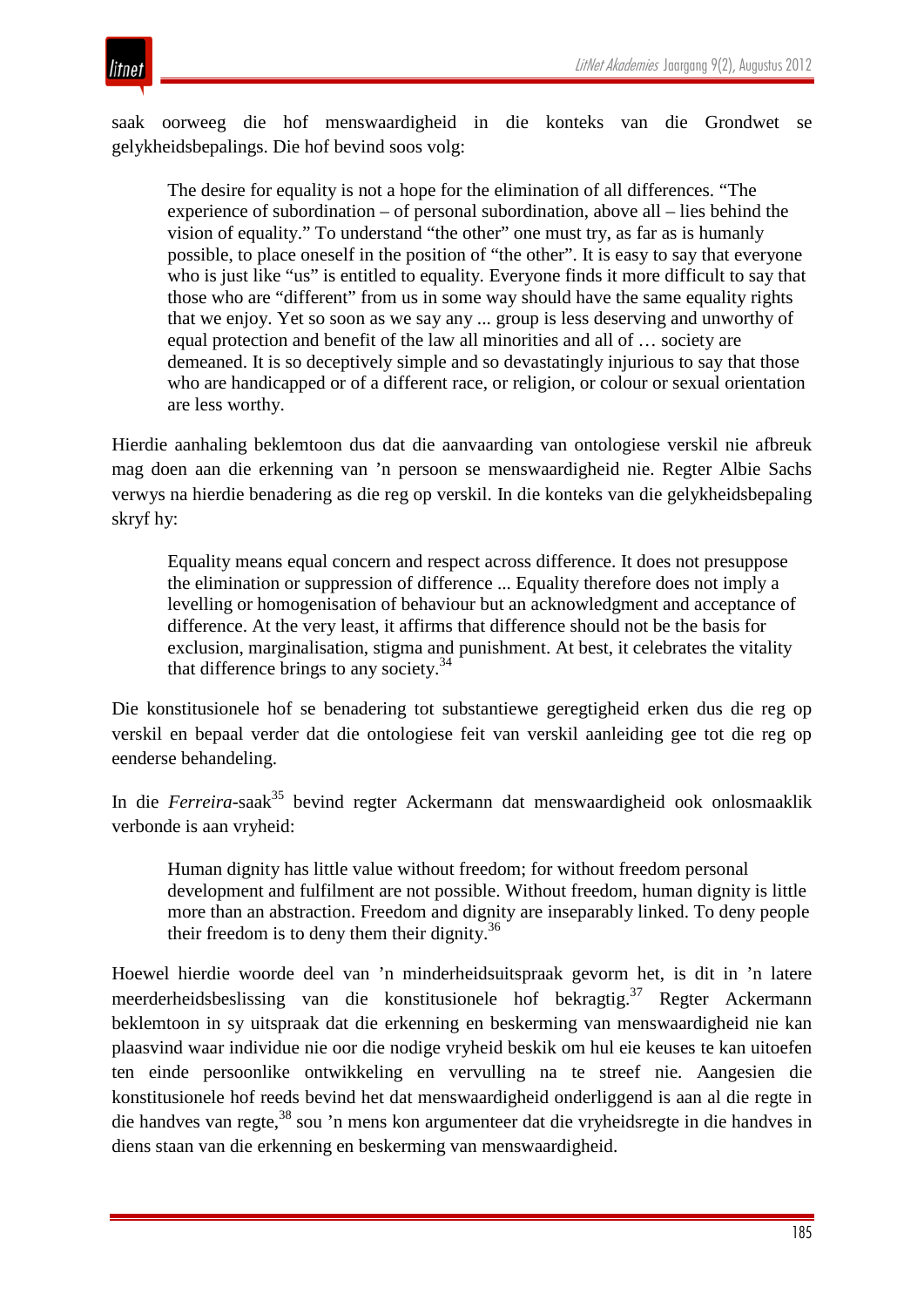Teen die agtergrond van wat in die vorige afdeling oor die rol van die bekragtiging van verskil in postkoloniale kritiek gesê is, behoort dit dus geregverdig te wees om na hierdie regsbenadering tot die verhouding tussen menswaardigheid, gelykheid, vryheid en verskil te verwys as 'n integrale deel van 'n postkoloniale regsfilosofie – 'n regsfilosofie wat verskil nie beskou as 'n rede vir onderdrukking nie, maar eerder as 'n bron van bevryding en van die herdenking van die gelyke menswaardigheid van almal. Uit die aard van die saak is dit die geval dat die reg nie van alle beweerde krenkings van menswaardigheid sal kennis neem nie. Hier onder sal gesien word dat die Kantiaanse verband tussen rede en menswaardigheid in ons reg verstaan word as die vereiste dat 'n regtens suksesvolle eis gebaseer op die krenking van menswaardigheid, onderworpe gestel word aan die vereiste dat sodanig beweerde krenking redelik moet wees, met ander woorde, die vereiste is dat 'n redelike persoon (ook) deur die beweerde subjektiewe inbreukmaking gekrenk sou voel.

#### *3.2 Die lasterreg en die grondwetlike menswaardigheidsbelang in die konteks van die reg op vryheid van uitdrukking*

Dit is belangrik om daarop te let dat daar in ons reg 'n verskil bestaan tussen die breë (Kantiaanse) begrip van menswaardigheid wat in die Grondwet erken en geartikuleer word en die enger gemeenregtelike begrip van *dignitas.* Die gemeenregtelike begrip word hier beperk tot 'n persoon se eergevoel, teenoor die grondwetlike begrip wat 'n breër aantal waardes vergestalt en verbind word met die ideale van gelykheid en vryheid.39

Dit staan in ons reg vas dat enige persoon (insluitend die president) 'n reg het om nie onregmatig belaster te word nie, met ander woorde, hy het 'n reg op beskerming van sy reputasie (*fama)* in die oë van redelike persone. Verder beskik hy oor 'n gemeenregtelike reg op waardigheid (*dignitas*), wat beteken dat hy 'n reg het om sy eergevoel te beskerm teen die handelinge van ander. Maar soos reeds genoem, geld regte – ook die gemeenregtelike regte – nie absoluut nie. Die president se reg om nie belaster te word nie, word beperk in die sin dat die persoon wat die beweerde laster gepleeg het, 'n verweer kan opper. Hierdie verweer is potensieel tweërlei. Die verweerder kan aantoon dat regverdigingsgronde vir die beweerde laster bestaan. Hierdie regverdigingsgronde het die effek dat die andersins onregmatige laster as regmatig beskou sal word. Verder kan die verweerder steun op 'n gebrek aan *animus*, naamlik 'n gebrek aan die opsetselement wat in beginsel 'n vereiste is vir die suksesvolle onregmatige daad (*delik*) van laster. Tradisioneel bestaan die afwesigheid van onregmatigheid in meerdere verwere, byvoorbeeld dat die publikasie van die beweerde lasterlike materiaal waar en in die openbare belang is, dat die materiaal in 'n gepriviligieerde geval gepubliseer is, of dat die gepubliseerde materiaal billike kommentaar op ware feite daarstel. Die vraag is telkens of die publikasie van die materiaal redelik was.

Vanuit 'n regsoogpunt moet twee verwante maar verskillende vrae beantwoord word. Eerstens moet gevra word of 'n interdik in die saak toegestaan sou kon word om verdere uitstalling en publikasie van *The Spear* te verbied alvorens die hof 'n beslissing gemaak het of die kunswerk op president Jacob Zuma se gemeenregtelike reg op menswaardigheid (*dignitas*) inbreuk gemaak het. Dit is hoogs onwaarskynlik dat die hof so 'n interdik sou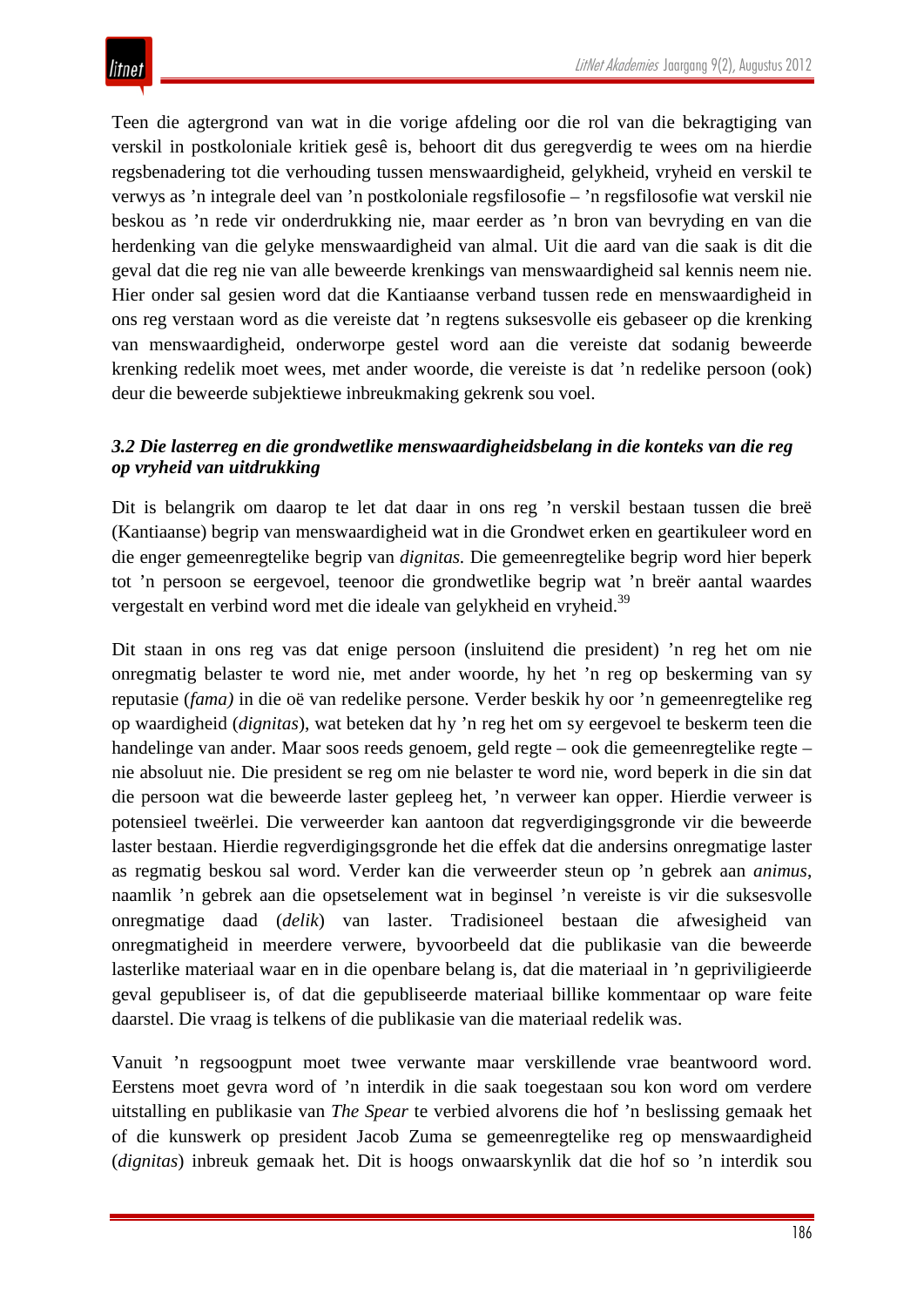toestaan. Ten einde die hof te oortuig dat interdik toegestaan behoort te word, sou Zuma se regsverteenwoordigers op 'n oorwig van waarskynlikheid moet aantoon dat hy oor 'n duidelike reg beskik, dat inbreuk gemaak word op daardie reg, of dat daar 'n versuim was om ooreenkomstig die afdwinging van daardie reg op te tree en dat daar geen ander geskikte remedie is om die dreigende of volgehoue inbreukmaking op die reg tot 'n einde te bring nie.

Wat betref die vraag of daar inbreuk gemaak word op 'n "duidelike" reg, kan geargumenteer word dat dit betwisbaar is dat die skildery die President se menswaardigheid aantas op 'n wyse wat die aantasting regsaanvegbaar maak. Die kern van die President se saak word saamgevat in die volgende sin uit sy funderende beëdigde verklaring:

The portrait depicts me in a manner that suggests I am a philanderer, a womaniser and one with no respect. It is an undignified depiction of my personality and seeks to create doubt about my personality in the eyes of fellow citizens, family and children.<sup>40</sup>

Hieruit is dit duidelik dat die President steun op 'n krenking van sy goeie naam of reputasie (*fama*). Gevolglik plaas die pleitstukke die saak streng binne die domein van die reg aangaande laster. Soos reeds genoem, kan daar egter slegs onregmatige inbreukmaking op die President se menswaardigheid (in hierdie eng gemeenregtelike sin) wees indien geen geldige regverdigingsgronde vir die inbreukmaking bestaan nie en, spesifiek, indien die hof bevind dat die boodskap wat deur die skildery oorgedra word, nie as billike kommentaar beskou kan word nie. Laasgenoemde vraag behoort beantwoord te word in die lig van die feit dat die President 'n verkose lid van 'n politieke party is en dat noodwendig van hom verwag sal word om erger vorme van openbare kritiek te verduur as die gewone landsburger. Gegewe die openbare beskikbare feite oor die President se private lewe, is dit onwaarskynlik dat 'n hof sal bevind dat kommentaar wat suggereer dat die President 'n vrouejagter is, nie billik is nie.

Die skildery sou verder ook geregtelik binne die konteks van die lasterreg geregverdig kon word deur 'n beroep op die grond van waarheid en openbare belang. Dit is dus hoegenaamd nie seker dat die President oor 'n "duidelike" reg in hierdie verband beskik nie.

Wat die laaste vereiste vir 'n suksesvolle beroep op die interdik betref, is dit belangrik om daarop te let dat 'n ander geskikte remedie bestaan, naamlik om die kunstenaar, die Goodman-galery en *City Press* vir laster te dagvaar. Totdat 'n lastersaak aanhangig gemaak word en suksesvol is, kan die interdik dus nie toegestaan word nie.

Maar die tweede vraag is of die President in 'n latere stadium wel suksesvol sou wees as hy 'n afsonderlike eis sou instel vir die krenking van sy menswaardigheid in die breër grondwetlike sin. Daar is geen klinkklare antwoord op die tweede vraag nie.

In die omstrede saak van *Le Roux v Dey*<sup>41</sup> bevestig verskeie regters van die konstitusionele hof dat afgesien van die reg om nie belaster te word nie, elke persoon verder ook die reg op respek vir hul menswaardigheid het. Die hof bevestig dat eisers in die Suid-Afrikaanse gemenereg verskillende eisgronde tot hul beskikking het ten einde beskerming teen krenkende publikasies te bekom. Eerstens kan 'n persoon sy of haar reputasie (*fama*) beskerm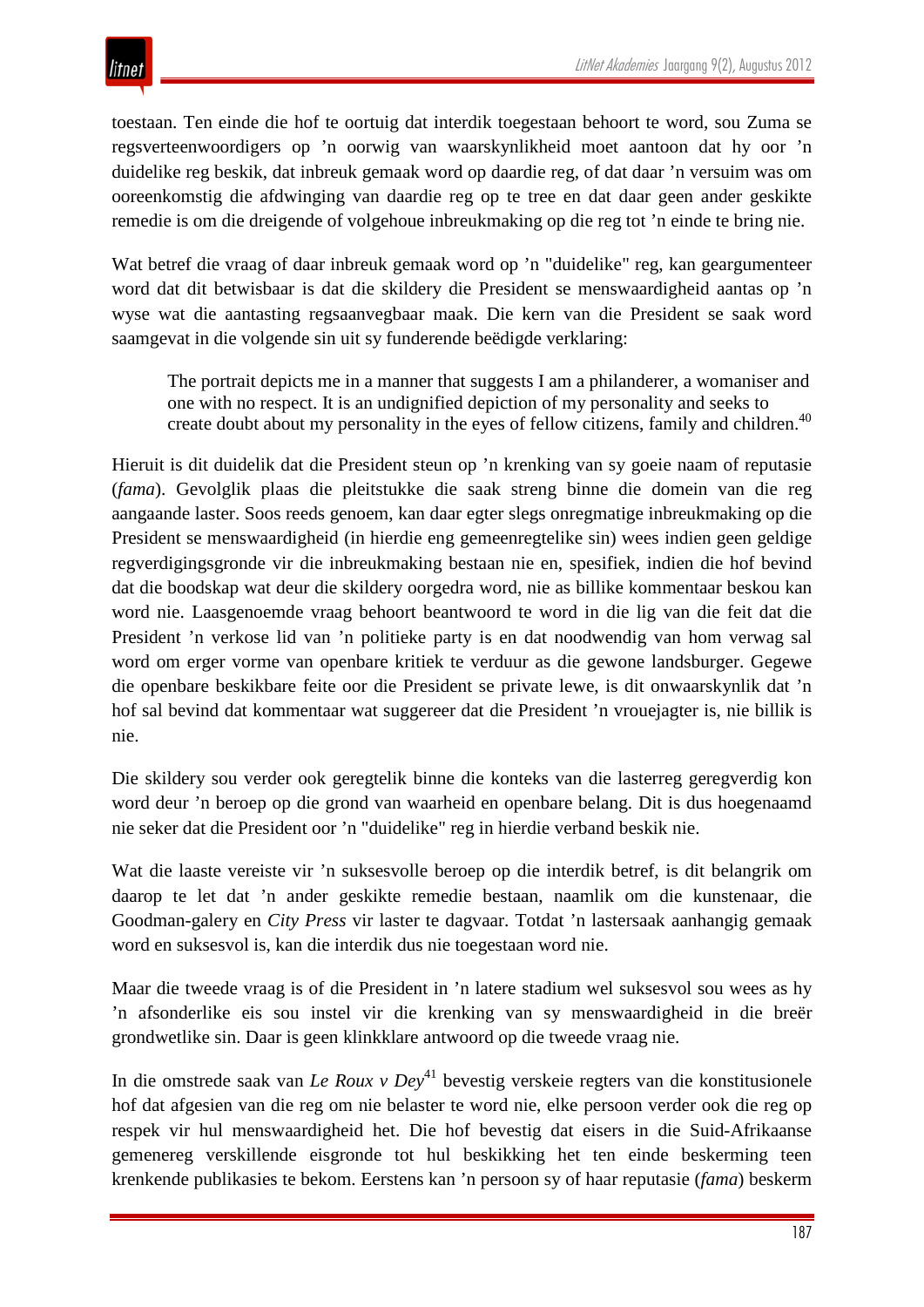deur 'n gewone lastereis in te stel. Tweedens kan iemand wat persoonlik gekrenk voel, ook 'n eis instel vir die krenking van sy of haar menswaardigheid (*dignitas*).<sup>42</sup> In dié saak het skoolseuns 'n foto van twee naakte mans wat oënskynlik besig was om mekaar te masturbeer, aangepas deur foto's van die skoolhoof en die adjunkhoof bo-op die bestaande gesigte aan te bring. Doktor Dey, die adjunkhoof, het die leerders gedagvaar vir laster, asook vir die krenking van sy menswaardigheid.

'n Eis wat gegrond is op die krenking van iemand se menswaardigheid word beoordeel op grond van beide 'n subjektiewe en 'n objektiewe element. Die subjektiewe element vereis dat die eiser persoonlik in sy of haar eer gekrenk moes gevoel het. Die objektiewe element vereis dat die persoonlike gevoel van gekrenktheid regtens relevant sal wees slegs as 'n redelike persoon ook gekrenk sou gewees het deur dieselfde foto of kunswerk van hom of haar.<sup>43</sup> Selfs al word 'n mens nie belaster nie, of selfs al is daar 'n regverdigingsgrond vir die laster aanwesig, beskerm die Grondwet ons subjektiewe gevoelens rakende ons gevoel van menswaardigheid.<sup>44</sup> Dit beteken egter nie dat enige persoon wat gekrenk voel in haar persoon, suksesvol sal wees met 'n eis dat haar menswaardigheid aangetas is nie. Die vereistes vir so 'n suksesvolle eis – in die konteks van *The Spear* – sal nou verder bespreek word aan die hand van die uitspraak van regters Froneman en Cameron in die *Dey*-saak.

Eerstens sal president Zuma moet aantoon dat die kunstenaar en ander wat kopieë van die kunswerk versprei het, die bedoeling gehad het om sy eer te krenk, dat hulle dus oor die nodige *animus iniuriandi* beskik het. *Animus iniuriandi* vereis nie dat die kunstenaar enige kwade gevoelens jeens die geteikende persoon (in dié geval president Zuma) hoef te gekoester het of spesifiek ten doel moet gehad het om die persoon se eer te krenk nie.<sup>45</sup> Al wat benodig word, is dat die kunstenaar daarvan bewus moet gewees het dat die voorstelling onregmatig was, dat daar dus 'n onregmatigheidsbewussyn teenwoordig was. Die toets is subjektief.46 'n Verweerder wat aanvoer dat hy of sy nie die nodige *animus iniuriandi* gehad het nie, dra die onus om te bewys dat hy of sy, op 'n oorwig van waarskynlikheid, nie oor die nodige *animus iniuriandi* beskik het nie.<sup>47</sup> Alhoewel Brett Murray aangedui het dat dit nie sy bedoeling was om die President persoonlik seer te maak of sy menswaardigheid te krenk nie,<sup>48</sup> sou 'n mens kon argumenteer dat Murray wel oor die nodige *animus iniuriandi* beskik het, aangesien hy sekerlik ten minste die moontlikheid voorsien het dat die kunswerk krenkend kon wees, en hom met hierdie moontlikheid versoen het (*dolus eventualis*).

Tweedens is president Zuma se persoonlike interpretasie van die kunswerk belangrik. Hy sal moet aantoon dat hy persoonlik deur die kunswerk in sy eer gekrenk gevoel het. Gekrenkte gevoelens is 'n noodsaaklike bestanddeel vir 'n suksesvolle eis gegrond op die aantasting van iemand se menswaardigheid.<sup>49</sup> Die subjektiewe vraag sal beantwoord word deur te ondersoek of die geteikende persoon persoonlik deur die kunswerk gekrenk is. President Zuma het in sy aansoek aangevoer dat die kunswerk verwyder behoort te word, aangesien die skildery gesuggereer het dat hy 'n vrouejagter sonder respek is en dit 'n onwaardige uitbeelding van sy persoonlikheid daarstel ten einde twyfel aangaande sy karakter by medeburgers, familie en kinders te wek. $50$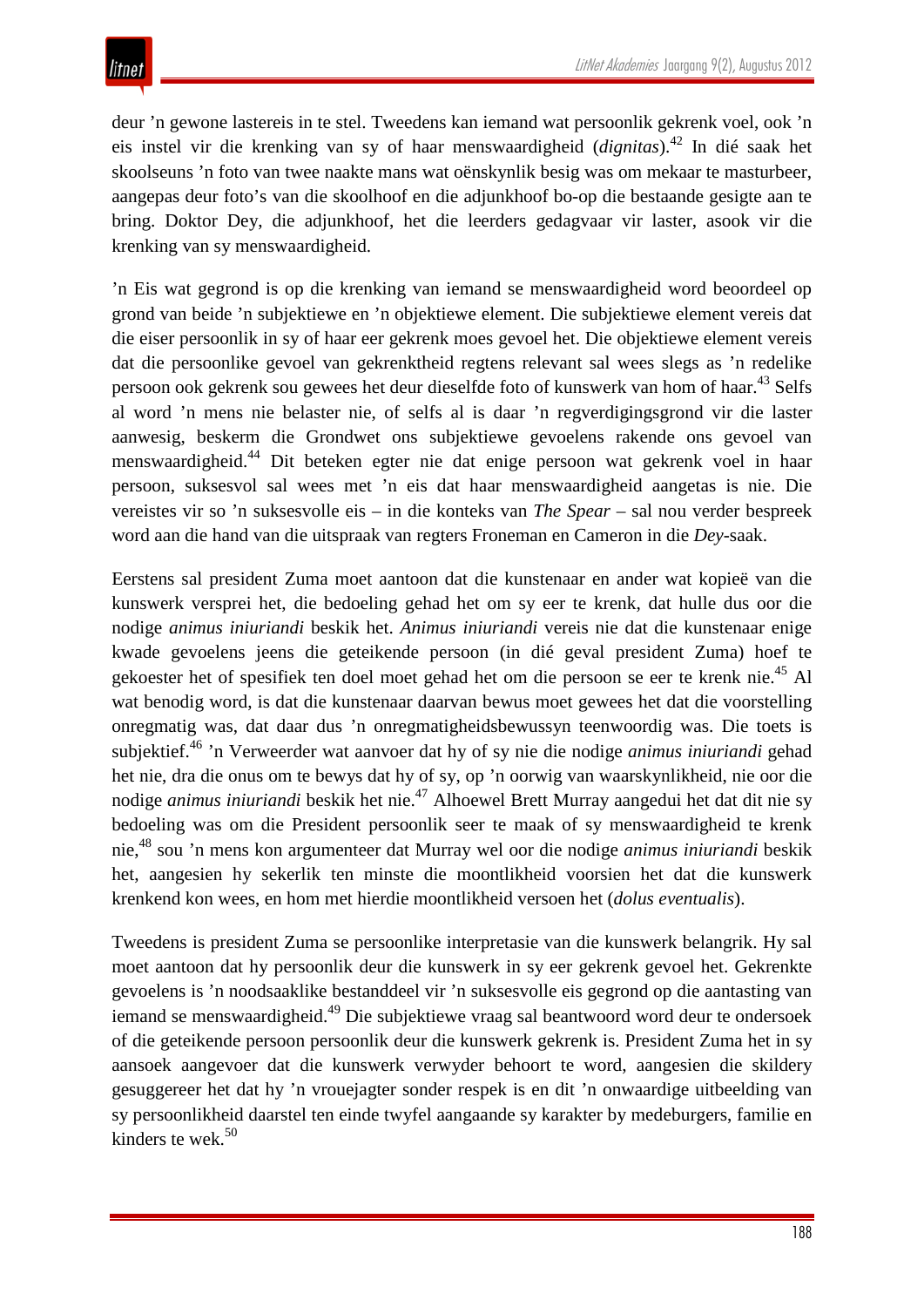Soos reeds genoem, blyk hierdie stelling meer gemik te wees op die President se reputasie en nie soseer op die President se persoonlike gevoel dat hy gekrenk gevoel het nie. In 'n hofsaak sou die President genoop wees om te getuig hoe die kunswerk hom persoonlik laat voel het en dat hy persoonlik diep seergemaak is deur die kunswerk en dat dit hom gekrenk laat voel het, nie omdat dit sy reputasie by die breër publiek geknou het nie, maar omdat dit hom persoonlik minderwaardig laat voel het. Gebaseer op die bestaande hofstukke sou die President dus nie met 'n eis kon slaag nie, maar as daar 'n verhoor sou plaasvind, sou die President wel kon getuig dat die kunswerk hom verneder laat voel het. Indien hy dit sou doen, sou voldoen kon word aan die eerste vereiste vir 'n suksesvolle eis gebaseer op menswaardigheid.

Derdens sal daar beslis moet word of die uitstalling en publikasie van 'n kunswerk wat ten doel het om kommentaar te lewer op die politieke bestel in Suid Afrika en wat die President van die land met ontblote geslagsdele uitbeeld, onregmatig is. Dit is 'n vraag wat objektief beoordeel moet word.51 Die uitstalling en publikasie sal onregmatig wees slegs indien die gekrenkte gevoelens van die President sodanig was dat die hof daarvan kennis behoort te neem. Die konstitusionele hof het dit duidelik gestel dat nie elke subjektiewe gevoel dat menswaardigheid gekrenk is, deur die reg as belangrik genoeg geag sal word om dit regtens te beskerm nie.<sup>52</sup> Daarom moet objektief beoordeel word of die reg dit redelik sal ag dat die gekrenkte persoon in sy of haar menswaardigheid te na gekom is aan die hand van die heersende gemeenskapswaardes.<sup>53</sup> Soos die appèlhof dit in *Delange v Costa*<sup>54</sup>stel:

This is an objective test. It requires the conduct complained of to be tested against the prevailing norms of society (i.e. the current values and thinking of the community) in order to determine whether such conduct can be classified as wrongful. To address the words to another which might wound his self-esteem but which are not, objectively determined, insulting (and therefore wrongful) cannot give rise to an action for injuria.

Die objektiewe element is nodig om te verhoed dat ons howe oorval word deur 'n stortvloed eise deur hipersensitiewe mense.55 Die vraag in elke geval sal wees of redelikerwys gesê kan word dat die persoon se eie gevoel van sy of haar sin vir selfrespek (*self-esteem*) aangetas is. Dit gaan hier nie oor hoe ander in die samelewing – insluitende lede van die ANC – deur die kunswerk geraak is nie, maar oor hoe president Zuma self daardeur geraak is. Dit is belangrik om daarop te let dat die objektiewe vraag of dit objektief gesproke redelik geag sou kon word dat iemand persoonlik gekrenk voel deur 'n kunswerk, ook ag moet slaan op ander grondwetlike norme en waardes en dat die toets die waardes moet inkorporeer.<sup>56</sup> Die vraag is of daar ander grondwetlike waardes is wat 'n hof sal oorreed dat die andersins krenkende uitbeelding van 'n president nietemin redelikerwys nie onregmatig is nie en wat die President sal verhoed om 'n suksesvolle aksie te loods omdat sy persoonlike menswaardigheid gekrenk is. In die *Dey*-saak het regters Froneman en Cameron beslis dat daar ten spyte van ander grondwetlike waardes tog bevind kon word dat die redelike persoon in dokter Dey se posisie gekrenk sou voel indien hy of sy uitgebeeld word of geassosieer word met 'n naakte, onwelvoeglike en moontlike onkuise foto en dat sulke gevoelens deur ons reg beskerm behoort te word.<sup>57</sup>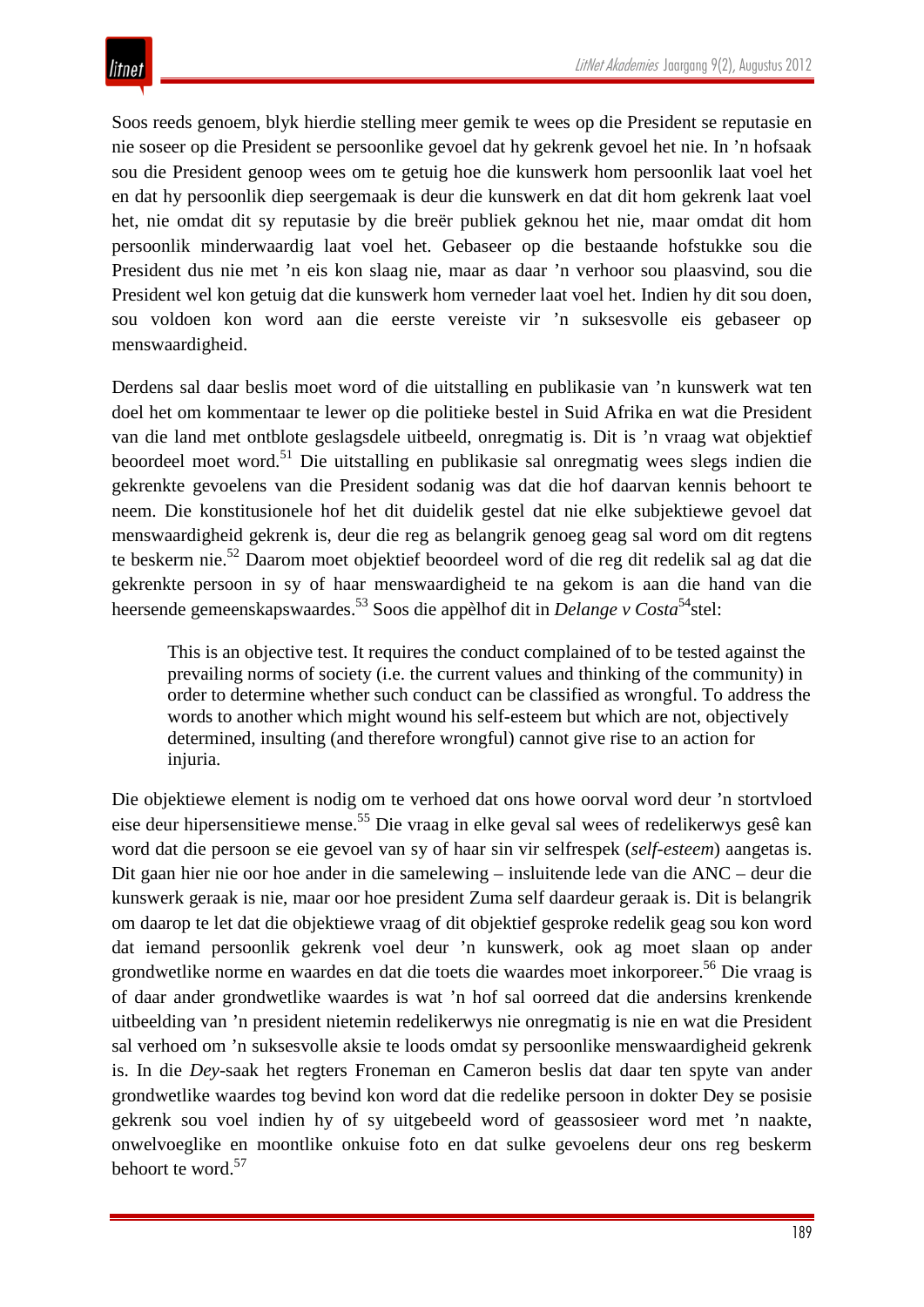Daar is egter belangrike verskille tussen die *Dey-*geval en die geval van *The Spear*. Van belang is dat president Zuma 'n politikus is, dat hy die leier is van die regerende ANC en ook die president van die land, en dat die uitbeelding in 'n kunswerk was wat deel was van 'n groter kunsuitstalling wat fel politieke kommentaar gelewer het op die beweerde immorele en korrupte bewind van die regerende party. Dit is ook van belang dat die kunswerk – anders as in die *Dey*-saak – nie die beswaarmaker met sogenaamde onwelvoeglike dade (soos die openbare deelname aan groepsmasturbasie) assosieer nie, maar bloot iemand wat soos die President lyk, uitbeeld met ontblote geslagsorgane.

Artikel 1 van die Grondwet bepaal dat die Republiek van Suid-Afrika 'n demokratiese staat is wat gegrond is op, onder andere, die waardes van menswaardigheid, die verwerkliking van gelykheid en die uitbou van menseregte en vryhede, asook 'n veelpartystelsel van demokratiese regering, om verantwoordingspligtigheid, 'n deelnemende ingesteldheid en oopheid te verseker.<sup>58</sup> In die demokratiese bestel moet die menswaardigheid van openbare verteenwoordigers soos die president dus opgeweeg word teen die vereistes vir 'n dinamiese demokrasie waarin die regering van die dag verantwoordbaar gehou moet word. Verder bepaal artikel 16 van die Grondwet dat elkeen die reg op vryheid van uitdrukking het, waarby inbegrepe isdie vryheid van artistieke kreatiwiteit.<sup>59</sup> Die reg op vryheid van uitdrukking omvat egter nie propaganda vir oorlog nie, ofdie aanstigting van dreigende geweld nie, of die verkondiging van haat wat op ras, etnisiteit, geslagtelikheid of godsdiens gebaseer is en wat aanhitsing om leed te veroorsaak daarstel nie.<sup>60</sup>

Die konstitusionele hof het in die verlede beslis dat die beskerming van die reg op vryheid van uitdrukking van kardinale belang is vir 'n gesonde demokrasie, maar dat die Grondwet ook erken dat die uitoefening van die reg op vryheid van uitdrukking moontlik ander regte soos die reg op menswaardigheid kan aantas.<sup>61</sup> Ons Grondwet vestig nie 'n hiërargie van regte nie en dit kan in elk geval nie aangeneem word dat die reg op vrye uitdrukking outomaties ander regte sal troef nie.62 'n Balans moet gevind word tussen die reg op vryheid van uitdrukking (met inbegrip van die reg op artistieke uitdrukking) aan die een kant, en die reg op menswaardigheid aan die ander kant. Die balans kan net gevind word as in ag geneem word watter doelwitte die reg op vrye uitdrukking nastreef. Die hof het al bepaal dat die reg op vrye uitdrukking deel is van

"[a] web of mutually supporting rights" in the Constitution. It is closely related to freedom of religion, belief and opinion (s 15), the right to dignity (s 10), as well as the right to freedom of association (s 18), the right to vote and to stand for public office (s 19), and the right to assembly (s 17) ... The rights implicitly recognise the importance, both for a democratic society and for individuals personally, of the ability to form and express opinions, whether individually or collectively, even where those views are controversial.<sup>63</sup>

Dit beteken dat die beskerming van die reg op vrye uitdrukking 'n voorvereiste vir 'n suksesvolle demokrasie is. Dié reg is as't ware deel van die kern van 'n demokrasie. Dit is ook nodig om die menswaardigheid van individue te beskerm, want dit impliseer dat elke persoon die vryheid het om keuses te maak, nie alleen oor welke party en leiers vir wie hulle wil stem nie, maar ook oor welke tipe persoon 'n individu besluit om te wees en hoe om sy of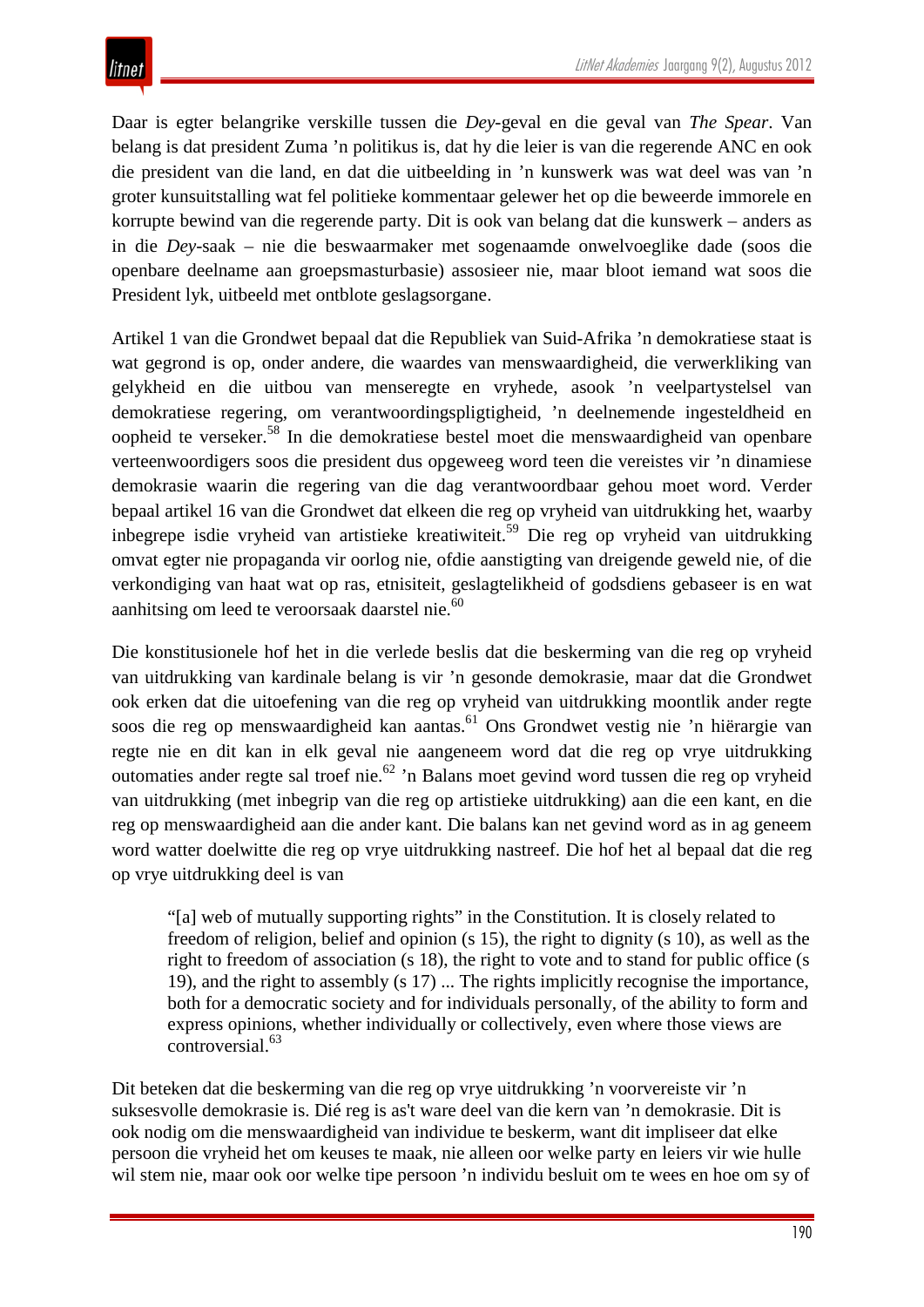haar lewe in te rig en uit te leef.64 In *S v Mamabolo* het die hof ook die skakel tussen die reg op vryheid van uitdrukking en die verwerping van die apartheidsverlede benadruk en dit as volg verduidelik:

Freedom of expression, especially when gauged in conjunction with its accompanying fundamental freedoms, is of the utmost importance in the kind of open and democratic society the Constitution has set as our aspirational norm. Having regard to our recent past of thought control, censorship and enforced conformity to governmental theories, freedom of expression – the free and open exchange of ideas – is no less important than it is in the United States of America. It could actually be contended with much force that the public interest in the open market-place of ideas is all the more important to us in this country because our democracy is not yet firmly established and must feel its way. Therefore we should be particularly astute to outlaw any form of thought control, however respectably dressed.<sup>65</sup>

In die verlede is, as deel van 'n sisteem van apartheidsonderdrukking, veral politieke en artistieke uitdrukking deur die staat aan bande gelê. Dit het nie alleen ten doel gehad om die bereiking van die demokrasie te verhoed nie, maar het ook die impak van die sistematiese ontkenning van ander regte in apartheid-Suid-Afrika vererger. Die tipe beperkings op demokratiese spraakvryheid asook artistieke vryheid is nie te versoen met die kultuur van oopheid en demokrasie en die respek vir menseregte wat die Grondwet onderlê nie.<sup>66</sup>

Hoe moet die perke van vrye spraak en artistieke vryheid bepaal word? Volgens die konstitusionele hof sal die perke op die vryhede geregverdig wees as die pluralisme en respek vir ander standpunte (ruimdenkendheid, of *broadmindedness*) self deur die spraak of uitdrukking ondermyn word. Redelike perke kan op vryheid van spraak geplaas word om politieke kommentaar en artistieke uitdrukking te reguleer wat 'n wesenlike gevaar inhou vir die waardes van oopheid en respek vir ander se standpunte asook vir die demokratiese bestel. Dis juis daarom dat haatspraak nie deur die Grondwet beskerm word nie.<sup>67</sup>

Dit is teen hierdie agtergrond dat ons argumenteer dat 'n kunswerk wat politieke kommentaar lewer op een van die magtigste politici in Suid-Afrika, regtens anders hanteer behoort te word as 'n skoolgrap wat teen 'n adjunkhoof gemik is. Ons wil dit dus beklemtoon dat om 'n politikus, die president van die land, in 'n kunswerk naak uit te beeld ten einde 'n politieke boodskap oor te dra, nie gewoonlik as wederregtelik geag behoort te word nie en dat daar in die geval van *The Spear* nie aan die objektiewe vereiste vir 'n suksesvolle menswaardigheidseis voldoen is nie. In 'n demokrasie is dit, so argumenteer ons, nie redelik vir 'n hooggeplaaste politikus om in sy persoonlike waardigheid gekrenk te voel bloot omdat 'n kunswerk hom halfnaak uitbeeld nie.

Alhoewel die howe nog nie finaal uitsluitsel oor die saak gegee het nie, en alhoewel daar 'n moontlikheid is dat 'n hof anders sou beslis, voer ons aan dat die reg op artistieke vryheid en die reg om politieke kommentaar te lewer op die morele en politieke karakter van 'n hooggeplaasde politikus soos president Zuma, in dié geval swaarder by 'n hof behoort te weeg as president Zuma se persoonlike gevoel dat hy in sy menswaardigheid gekrenk is. Dit is nodig ten einde die kultuur van oopheid, van respek vir 'n wye verskeidenheid sienings en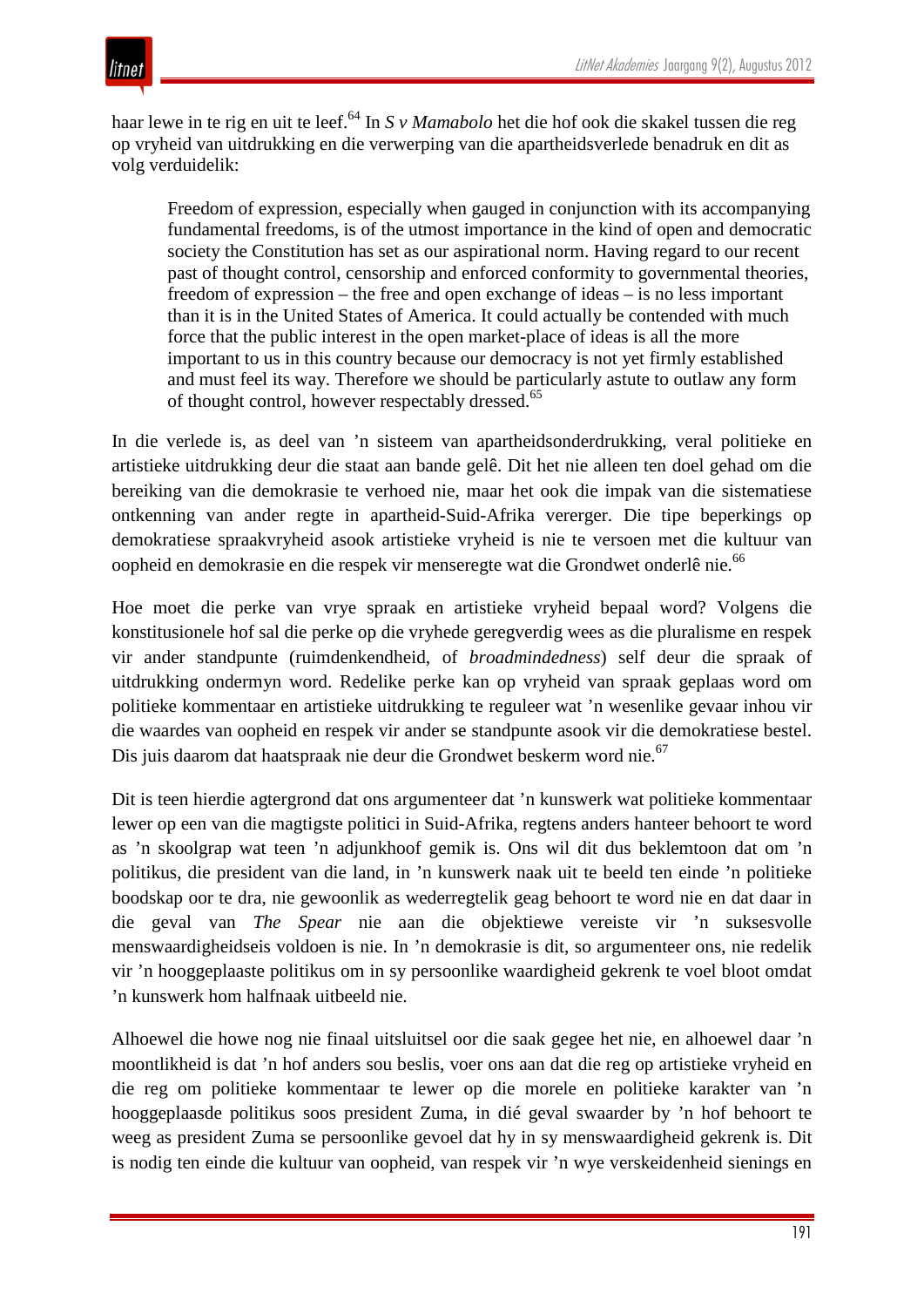van die beskerming (selfs die viering) van die pluralistiese aard van ons grondwetlike demokrasie self, te bevorder en te beskerm en te verseker dat demokratiese debatvoering en die artistieke vryheid van kunstenaars wat kies om kommentaar te lewer op die politieke situasie in Suid-Afrika, nie sodanig aan bande gelê word dat dit die demokrasie verskraal nie.

#### **4. Die geweld van representasie**

Terwyl daar in die vorige afdeling aandag geskenk is aan die regsposisie wat betref die balans tussen die reg op vryheid van uitdrukking en menswaardigheid in die konteks van *The Spear*, wil hierdie afdeling ten slotte die spanning tussen die etiese, die estetiese en die regspolitieke dimensies van *The Spear* beklemtoon. Sodanige beklemtoning behels 'n heroorweging van die verhouding tussen representasie (*mimesis*), geweld en die etiese verhouding wat beskryf word as die moontlikheid van 'n niegewelddadige verhouding met die Ander.<sup>68</sup>

In die werk van Emmanuel Levinas word die Westerse ontologie se onvermoë om die etiese verhouding te bedink, aangespreek: in die Westerse diskoers se poging om die Ander te bedink, eien dit die Ander toe as 'n geval van die Self of die Eie.<sup>69</sup> Hierdie toe-eiening van die Ander kom neer op 'n vorm van geweld, aangesien totaliserende denke die Ander voorstel aan die hand van die Self of aan die hand van dit wat bekend is.70 Levinas bedink die Ander aan die hand van wat hy *le visage* noem. *Le visage* is nie eenvoudig die gesig van 'n ander persoon nie; dit is die gesig van dit wat onkenbaar is in die Ander. Edelglass<sup>71</sup> skryf: "The face exceeds any image; it is the very antithesis of the image, which in its hardening congeals into essence and subsumes the Other, 'alienating' exteriority. The image, like the totalizing concept, seeks to circumscribe the Other as a particular essence, capturing him in a form." Volgens Levinas verteenwoordig representasie deur afbeelding of beeltenis altyd 'n soort skadurealiteit.<sup>72</sup> Om hierdie rede is kuns vir Levinas konstitutief onverantwoordelik en eties gewelddadig: "This shadow reality, characterized by rhythm, beauty, and charm, does not demand an ethical response, but rather contemplation and ethical quietism."<sup>73</sup>

Volgens Mbembe<sup>74</sup> is geweld inherent tot representasie, aangesien representasie nooit 'n presiese kopie van realiteit kan wees nie. Jean-Luc Nancy75 sluit hierby aan deur te verklaar dat "not only violence but the extreme violence of *cruelty* hovers at the edge of the image, of all images". Nancy<sup>76</sup> definieer geweld as "the application of a force that remains foreign to the dynamic and energetic system into which it intervenes". Indien hierdie definisie van geweld op *The Spear* toegepas word, kan geargumenteer word dat die blote skepping en uitstalling van *The Spear* in 'n sekere sin eties gewelddadig is, eerstens omdat dit 'n voorstelling is en tweedensomdat dit 'n eksterne ingryping in die Suid-Afrikaanse politiek daarstel. Wat die eerste aspek aanbetref, is *The Spear* dus gewelddadig sonder dat verwys hoef te word na die gewelddadige optredes wat rondom die uitstalling en publikasie van die kunswerk plaasgevind het<sup>77</sup> as deel van die gechoreografeerde pogings om die betekenis van die werk te beheer.78 Volgens Thurman79 is die verklaring vir die algemene histerie oor *The Spear*, die protesoptrede en die uiteindelike beskadiging van die werkjuis geleë in 'n basiese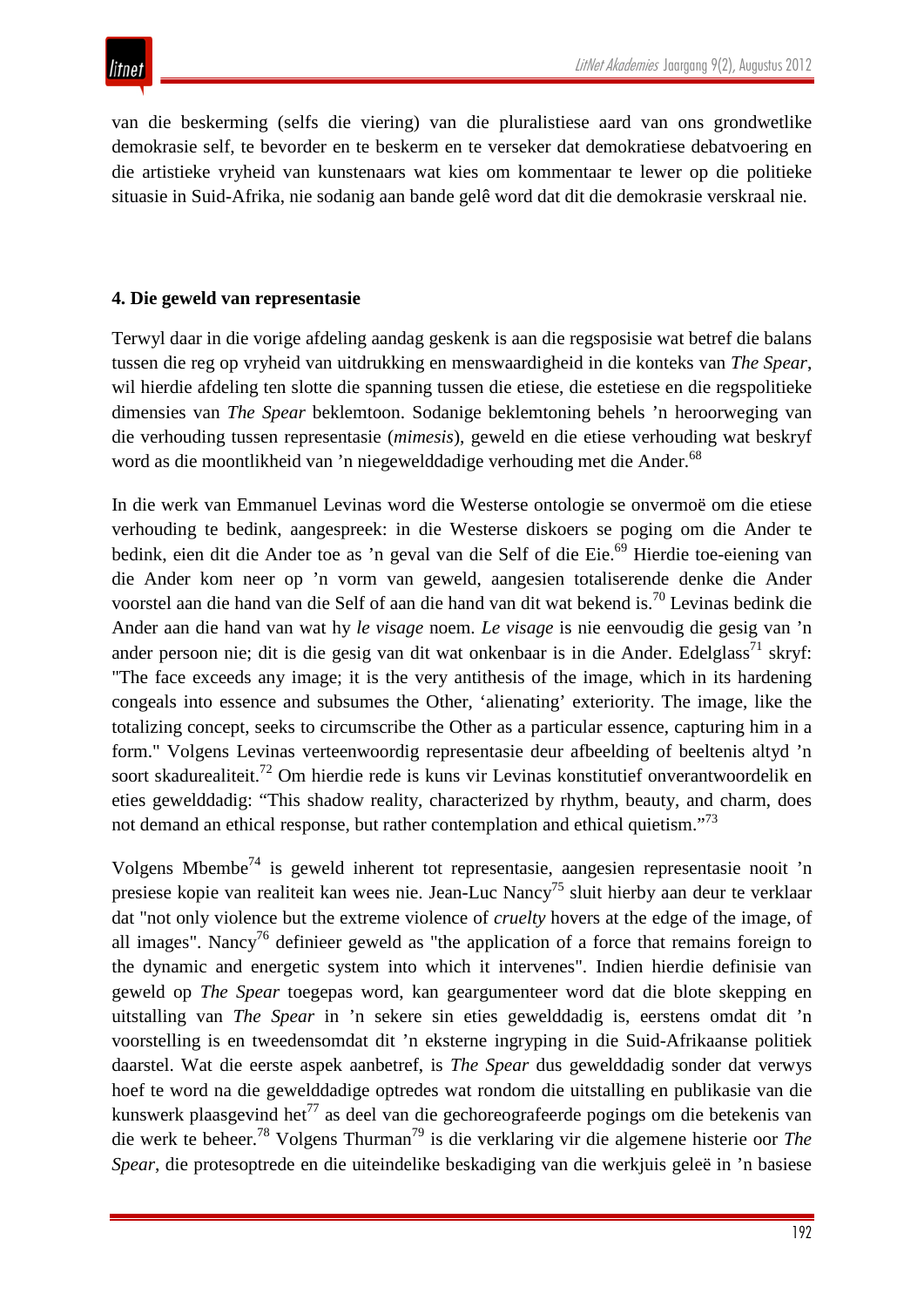wanbegrip aangaande die wyse waarop realisme en representasie in kunswerke funksioneer; met ander woorde, die raserny rondom *The Spear* word veroorsaak deur 'n gebrek aan begrip van die basiese beperkinge van *mimesis*.

*The Spear* voldoen egter ook aan Nancy se definisie van geweld, omdat dit 'n aanwending van die kunswerk behels ten einde politieke kommentaar te lewer. Dit is dus die aanwending van die trefkrag van kuns (as 'n mag wat dikwels as "outonoom" en "ekstern" tot politiek beskryf word) om in die politiek tussenbeide te tree – 'n aanwending, dus, van 'n mag wat oor die algemeen beskou word as 'n mag wat buite die dinamiese en energieke sisteem van die politiek staan.

In hierdie verband wys Thurman op twee belangrike punte. Eerstens is die uitbeelding van president Zuma 'n soort snelskrif of metonomie vir die probleme in die Suid-Afrikaanse politiek – Zuma staan vir iets veel groter: die party en die staat aan die hoof waarvan hy staan. $80$  Tweedens, wat Zuma in sy persoonlike hoedanigheid betref, merk Thurman $81$  op:

There is no dispute that, over the last five years, sex has been a major part of Zuma's public identity: one that he flaunts when convenient (each time he marries again) but deflects as 'a private matter' when activists chastise his irresponsible sexual behaviour as the leader of a country beset by unhealthy sexual practices (we cannot forget that rape trial). The spear is a shorthand but evocative description of the damaging phallus.

In meer as een sin is *The Spear* dus 'n *politieke* werk, 'n werk wat geweld pleeg, maar geweld in die naam van 'n herinnering aan die etiese, aan die Ander van die sisteem van geweld wat deur die Suid-Afrikaanse politiek daargestel word. Van hierdie Ander is daar vele voorbeelde: die 11,5 miljoen kinders in Suid-Afrika wat in armoede leef, $82$  die duisende leerders in ons land wat nie toegang tot behoorlike skoling het nie, die miljoene slagoffers van misdaad, honger en haweloosheid.

Maar daar is ook 'n ander kant, en dit bring ons ten slotte by die geweld oor die besonderhede van die uitbeelding van die subjek in die postkoloniale konteks. Daar is immers 'n lang geskiedenis wat verband hou met die koloniale uitbeelding van swart manlike seksualiteit as gevaarlik en gulsig $83$  – iets wat gevrees moet word of deur blanke koloniseerders "getem" moet word. Die geskiedenis wat die naam van Saartjie Baartman omring, is reeds in hierdie konteks van toepassing gemaak op Murray se uitbeelding van president Zuma.<sup>84</sup> Baartman is gedurende die 1800's as 'n slaaf na Europa geneem en uitgestal as vermaak weens wat beskou is as haar hoogs ongewone liggaamseienskappe. Na haar dood is haar skedel, brein en genitalieë vir etlike jare in die Museé de l'Hommein Parys vertoon.<sup>85</sup> Wat betref die vergelyking met *The Spear* merk een kommentator op: "The Zuma portrait, just like the parading of Baartman's private parts across Europe, was motivated by white 'colonial stereotypes' about black sexuality and genitalia".<sup>86</sup> Mbembe<sup>87</sup> skryf: "What has irked many is the fact that, once again, the black body (of which Zuma's has become in this instance the cipher) is the repository of all the anxieties, neuroses, phobias and sense of estrangement of white South Africa."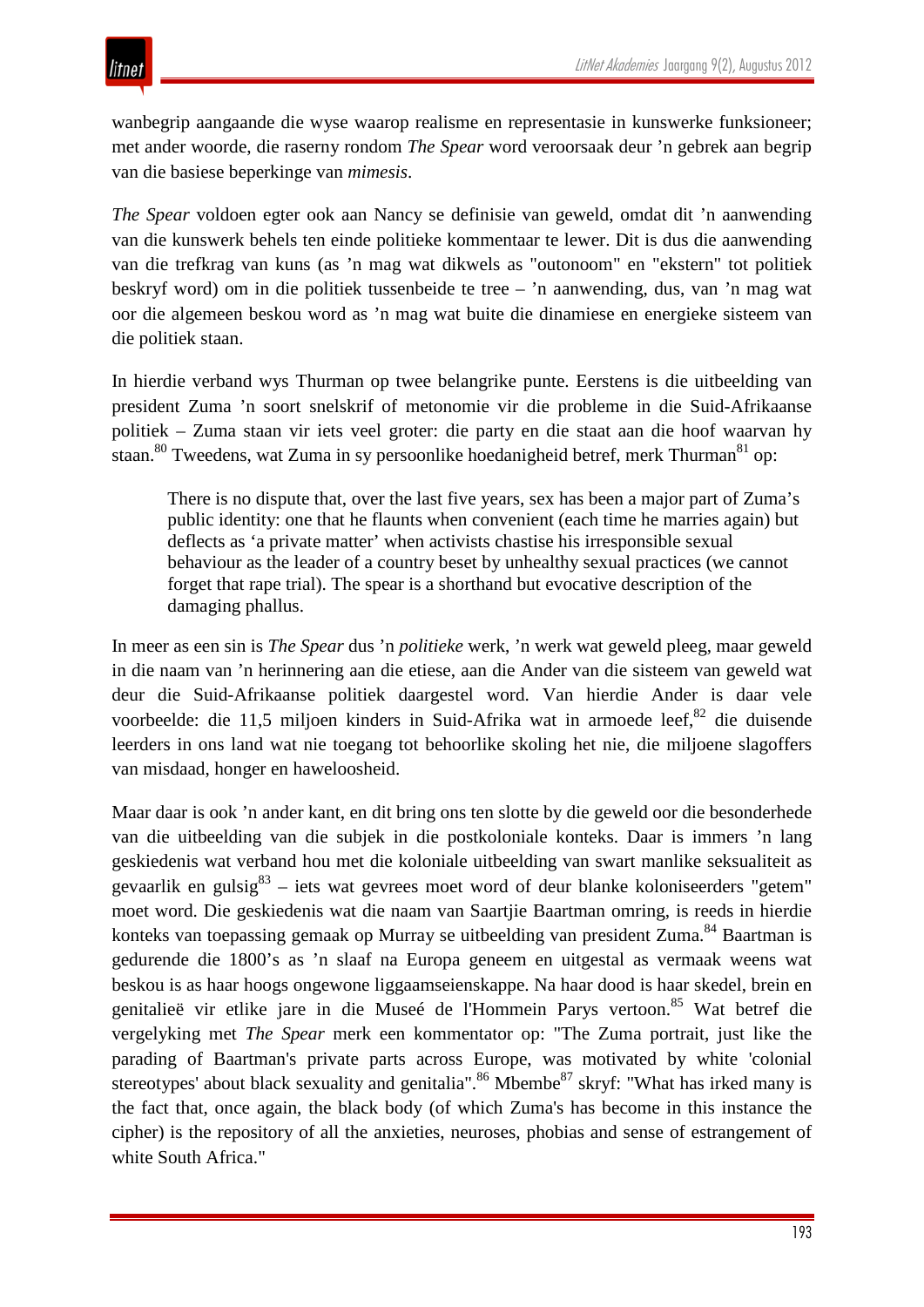In hierdie opsig stem ons met Mbembe saam dat dit nie binne die postkoloniale konteks wys of artistiek verbeeldingryk is om kontemporêre patriargie te kritiseer deur die gebruik van kategorieë wat in die verlede aangewend is om die swart liggaam te ontmens nie. Dit is in hierdie opsig dat *The Spear* in werklikheid sigself vernietig as doeltreffende postkoloniale kommentaar – ten spyte van die feit dat die reg op vryheid van spraak grondliggend is aan ons demokrasie en ten spyte van die feit dat die President se menswaardigheid waarskynlik nie regtens aangetas is nie. Hierdie spanning tussen die etiese en die regspolitieke hoef egter nie 'n spanning te wees wat die land verdeel of bydra tot vernietigende tendense nie. Die spanning tussen die etiese en die regspolitieke kan produktief wees wanneer alle Suid-Afrikaners besef dat om geweld met geweld te beantwoord, geen antwoord daarstel nie.

## **5. Gevolgtrekking**

Hierdie artikel kom in die geheel neer op 'n poging om die kompleksiteite aangaande *The Spear* te beklemtoon. Die beklemtoning van kompleksiteit beteken egter nie dat 'n posisie in verband met die skildery nie ingeneem kan word nie. In sy werk oor kompleksiteit maak die ontslape filosoof Paul Cilliers<sup>88</sup> die volgende opmerking:

The failure to acknowledge the complexity of a certain situation is not merely a technical error, it is also an ethical one ... We cannot have complete knowledge of complex systems; we can only have knowledge in terms of a certain framework … Our knowledge of complex systems is always provisional. We have to be modest about the claims we make about such knowledge.

Met beskeie posisies bedoel Cilliers<sup>89</sup> refleksiewe posisies wat versigtig omgaan met die bewerings wat gemaak word. In hierdie opsig wil hierdie artikel dus 'n beskeie posisie inneem deur te beklemtoon dat meerdere perspektiewe op *The Spear* van toepassing is.

Ons ontken nie dat ons keuse van kontekste en perspektiewe eties-politieke keuses behels nie, maar erken terselfdertyd dat ons die kontekste (postkoloniaal, grondwetlik en esteties) wat ons in hierdie artikel benadruk, as belangrik en selfs as deurslaggewend ag. In hierdie opsig wys ons op 'n verband tussen die postkoloniale kritiek en grondwetlike aspirasies om 'n politiek van die medewese (Ander) tot stand te bring en te handhaaf.

Die klem op die spanning tussen etiek en reg in die konteks van representasie noop ons om uiteindelik tot die slotsom te kom dat die beoordeling van *The Spear* vanuit 'n regsperspektief en vanuit 'n etiese perspektief verskillende uitkomste oplewer. Regspolities gesproke is president Zuma se menswaardigheid waarskynlik nie op ongrondwetlike wyse aangetas deur Murray se uitoefening van sy reg op vryheid van uitdrukking nie. Eties gesproke kan Mbembe se argument dat die skildery verbeeldingloos en gewelddadig omgaan met koloniale representasie, egter nie geïgnoreer word nie.

Aan die einde van 'n artikel oor wat 'n mens sou kon wys word deur 'n posisie van kompleksiteit in te neem, maak Cilliers<sup>90</sup> die volgende opmerking, 'n opmerking wat ons glo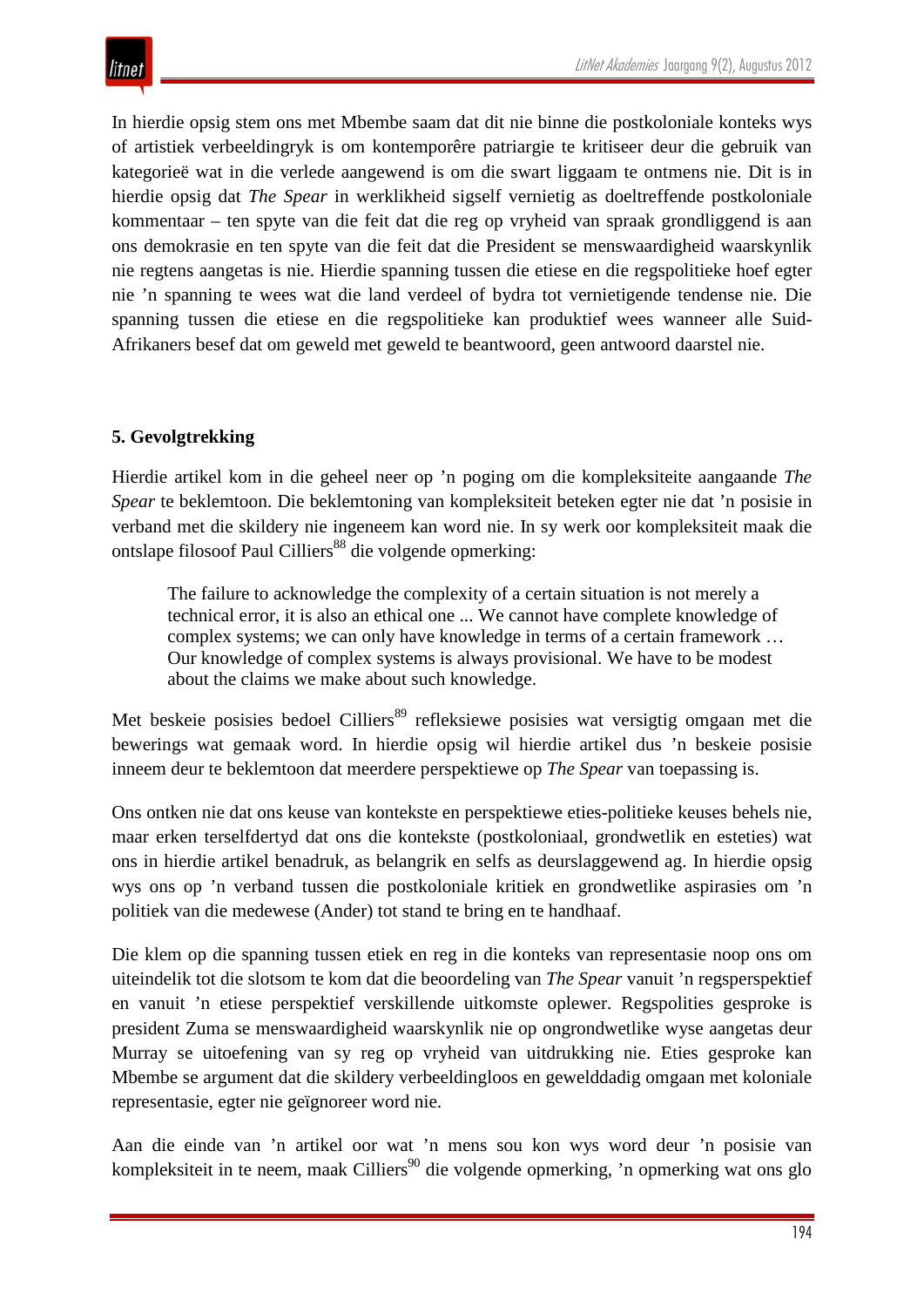die belangrikste leersame waarheid uit die *Spear*-saga verwoord: "Faced with the complexities of life, we all have to be artists in some sense of the word."

#### **Bibliografie**

Adam, A.K.M. (red.). 2000. *Handbook of postmodern Biblical interpretation.* St Louis: Chalice Press.

Ashcroft, B., G. Griffiths en H. Tiffin (reds.). 1995. *The post-colonial studies reader.*  London: Routledge.

Atkinson, B. en C. Britz (reds.). 1998. *Grey areas: representation, politics and identity in contemporary South African art.* Johannesburg: Chalkham Hill Press.

Barnard-Naudé, A.J. 2009. Beyond the brother: radical freedom. In Barnard-Naudé, Cornell en Du Bois (reds.) 2009.

Barnard-Naudé, A.J., D. Cornell en F. Du Bois. 2009. *Dignity, freedom and the postapartheid legal order: The critical jurisprudence of Laurie Ackermann.* Juta: Kaapstad.

Chatterjee, P. 1995. Nationalism as a problem. In Ashcroft, Griffiths en Tiffin (reds.). 1995.

Chauke, A., A. Ndlovu en R Nebhrajani. 2012. Blade: destroy "Spear" painting. http://www.timeslive.co.za/politics/2012/05/30/blade-destroy-spear-painting (14 Junie 2012 geraadpleeg).

Cilliers, P. 2000. What can we learn from a theory of complexity? *Emergence*, 2(1):23-33.

—. 2005. Complexity, deconstruction and relativism. *Theory, Culture and Society*,22(5):255– 67.

Cornell, D.L. 1992. *The philosophy of the limit*. New York: Routledge.

Crais, C.C. en P. Scully. 2009. *Sarah Baartman and the Hottentot Venus: A ghost story and a biography*. Princeton: Princeton University Press.

Douzinas, C. en A. Geary. 2005. *Critical jurisprudence: The political philosophy of justice*. Portland: Hart Publishing.

Edelglass, W. 2005. Levinas's language. *Analecta Husserliana,* 85:47–62.

Gilman, S.L. 1985. Black Bodies, White Bodies: Toward an Iconography of Female Sexuality in Late Nineteenth-Century Art, Medicine, and Literature. C*ritical Inquiry,* 12(1):204-42.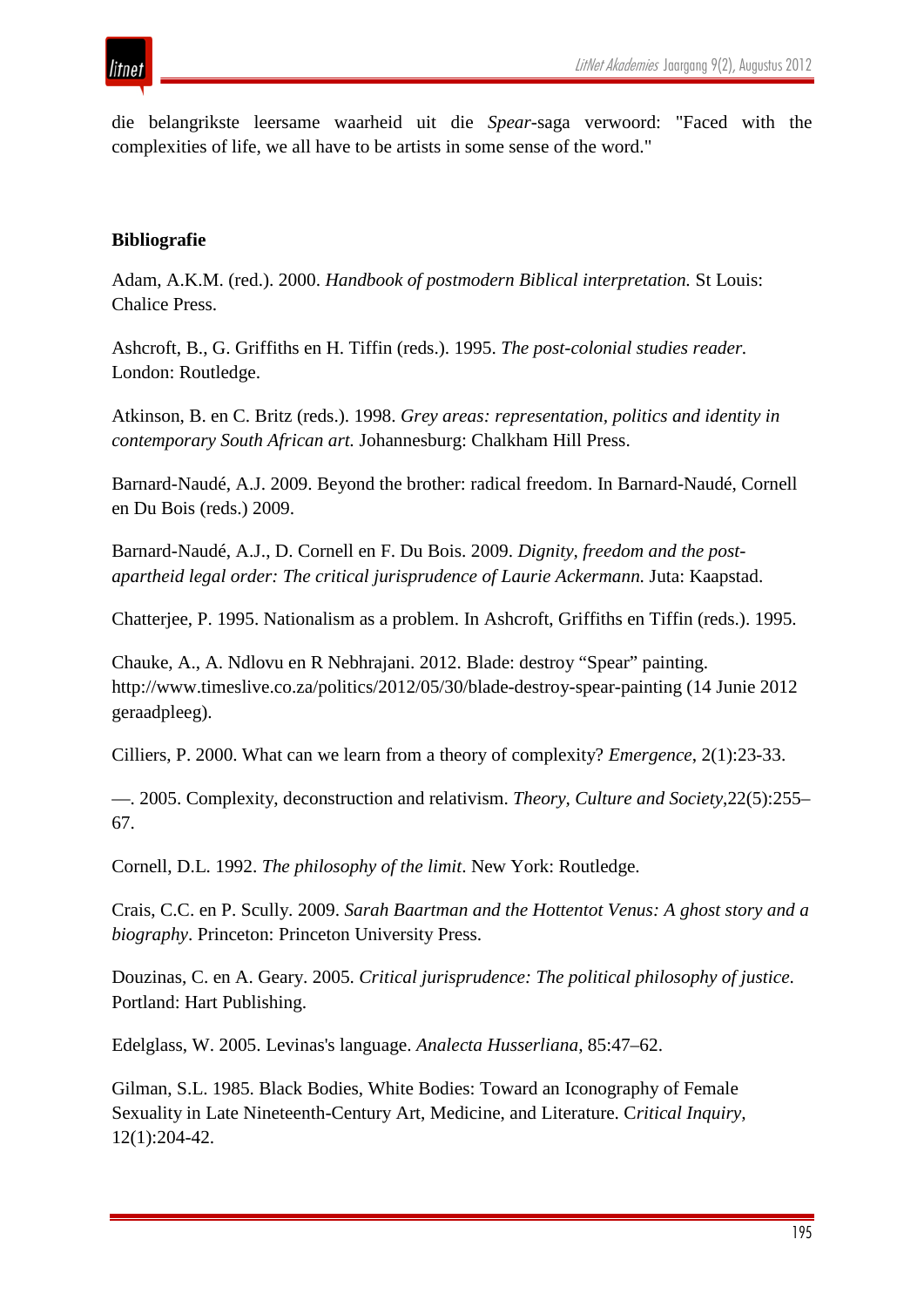# ıtnet

Hosken, G. 2012. SA children's misery. http://www.timeslive.co.za/local/2012/05/21/sachildren-s-misery (14 Junie 2012 geraadpleeg).

Kant, I. 1996. Groundwork for the metaphysics of morals. In Kant 1996.

—. 1996. *Immanuel Kant: Practical philosophy.* Onder redakteurskap van en vertaal deur M.J. Gregor. Ingelei deur A. Wood. Cambridge: Cambridge University Press.

Knoetze, D. 2012. Marchers reach Goodman Gallery. http://www.iol.co.za/news/politics/marchers-reach-goodman-gallery-1.1306993#.T9hz4I6Mq8A (14 Junie 2012 geraadpleeg).

Masoga, E. 2012. The "Zuma portrait" is barbaric, anti-black and ultra-racist. http://www.sabc.co.za/news/a/cb37c9004b7865cc925bd2b45f503025/The-Zuma-portrait-isbarbaric,-anti-black-and-ultra-racist-20120602 (14 Junie 2012 geraadpleeg).

Mbembe, A. 2001. *On the postcolony.* Kalifornië: University of California Press.

—. 2008. What is postcolonial thinking? http://www.eurozine.com/articles/2008-01-09 mbembe-en.html (14 Junie 2012 geraadpleeg).

—. 2006. South Africa's second coming: The Nongqawuse syndrome. http://www.opendemocracy.net/democracyafrica\_democracy/southafrica\_succession\_3649.jsp (14 Junie 2012 geraadpleeg).

—. 2012. The Spear that divided the nation. *Cape Times*, 5 Junie, bl. 11.

Moore, S.D. 2000. Postcolonialism. In Adam (red.) (2000).

Nancy, J-L. 2005. *The ground of the image.* Vertaal deur J. Fort. New York: Fordham University Press.

Neethling, J., J.M. Potgieter en P.J. Visser (reds.). 2005. *Neethling's Law of Personality*. Durban: Butterworths.

Nicholson, Z. en B. Ndaba. "I didn't intend to hurt". http://www.iol.co.za/capetimes/i-didn-tintend-to-hurt-1.1301988 (14 Junie 2012 geraadpleeg).

Rancière, J. 2004. *The aesthetics of politics: The distribution of the sensible.* Vertaal deur G. Rockhill.New York: Continuum*.* 

Sapa. 2012. ANC onttrek "Spear"-aansoek. http://www.beeld.com/Suid-Afrika/Nuus/ANConttrek-aansoek-oor-Zuma-skildery-20120530 (14 Junie 2012 geraadpleeg).

Spivak, G.C. 1995. Can the subaltern speak? In Ashcroft, Griffiths en Tiffin (reds.) 1995.

Thurman, Chris. 2012. As in Hamlet, Zuma betrays himself in his moral outrage. http://www.businessday.co.za/articles/Content.aspx?id=172467 (14 Junie 2012 geraadpleeg).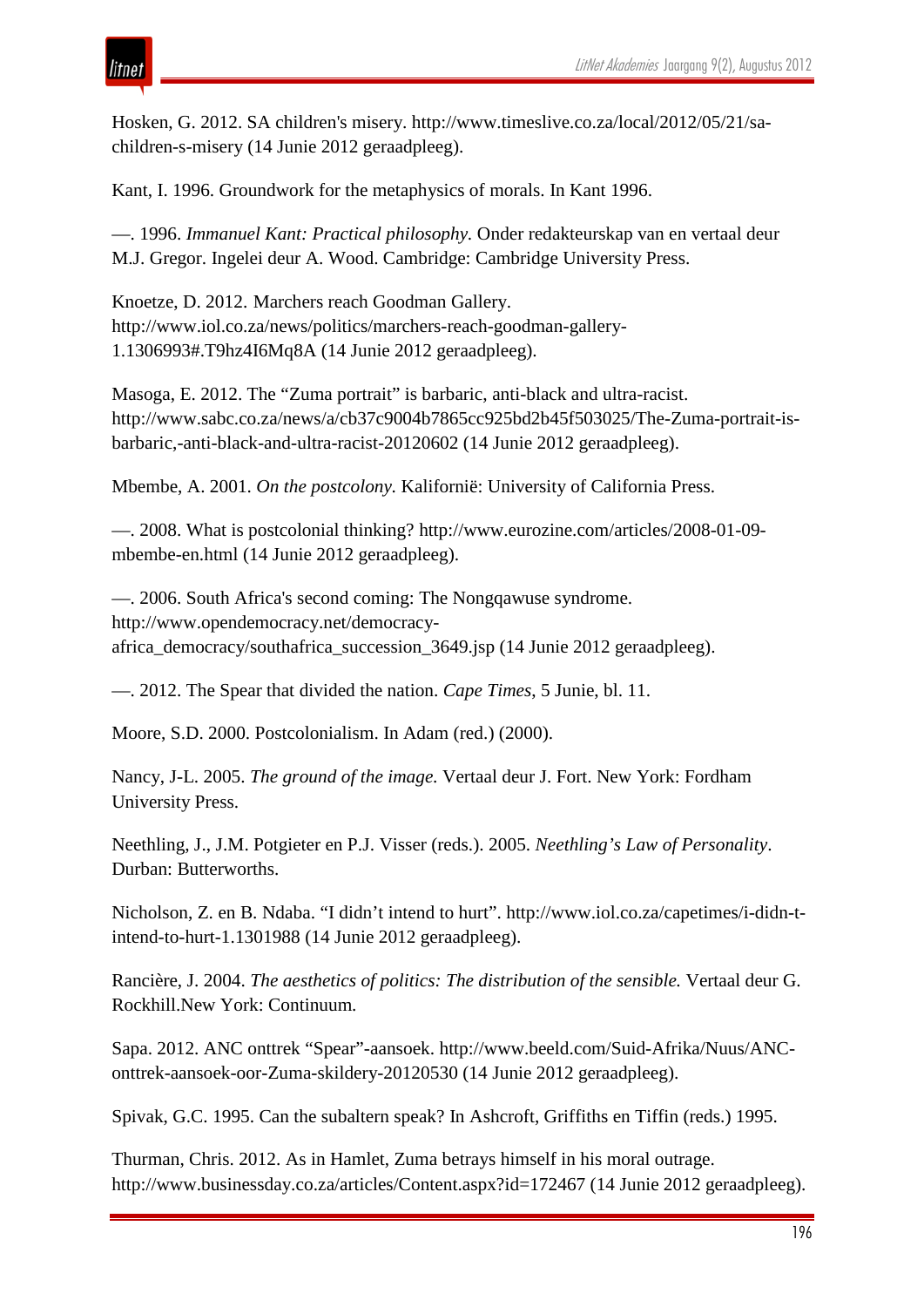

Zuma, J.G. 2012. Founding affidavit. http://constitutionallyspeaking.co.za/zuma-affidavit-inthe-willygate-case (14 Junie 2012 geraadpleeg).

Zupančič, A. 2011. *Ethics of the real*. Voorwoord deur S. Žižek. Londen: Verso.

# **Eindnotas**

**\*** Rancière 2004:9.

 Die skildery is vryelik op die internet beskikbaar en word om hierdie rede nie hier gereproduseer nie. Dit kan o.a. besigtig word by http://constitutionallyspeaking.co.za/on-thepresident-his-penis-and-bizarre-attempts-to-censor-a-work-of-art (16 Junie 2012 geraadpleeg).

 $3\,1995:xv.$ 

- Ashcroft e.a. (1995:xv).
- Moore (2000:182-8).
- Mbembe (2008).
- $71988:88-9.$
- Spivak (1988:89).
- Mbembe (2008).
- Mbembe (2008).
- Mbembe (2008).
- Ashcroft e.a. (1995:151).
- 1995:151.
- 1995:165.
- 2006:3.
- Mbembe (2006:3).
- Mbembe (2006:1).
- Aangehaal in Mbembe (2006:1).

Douzinas en Geary (2005:284).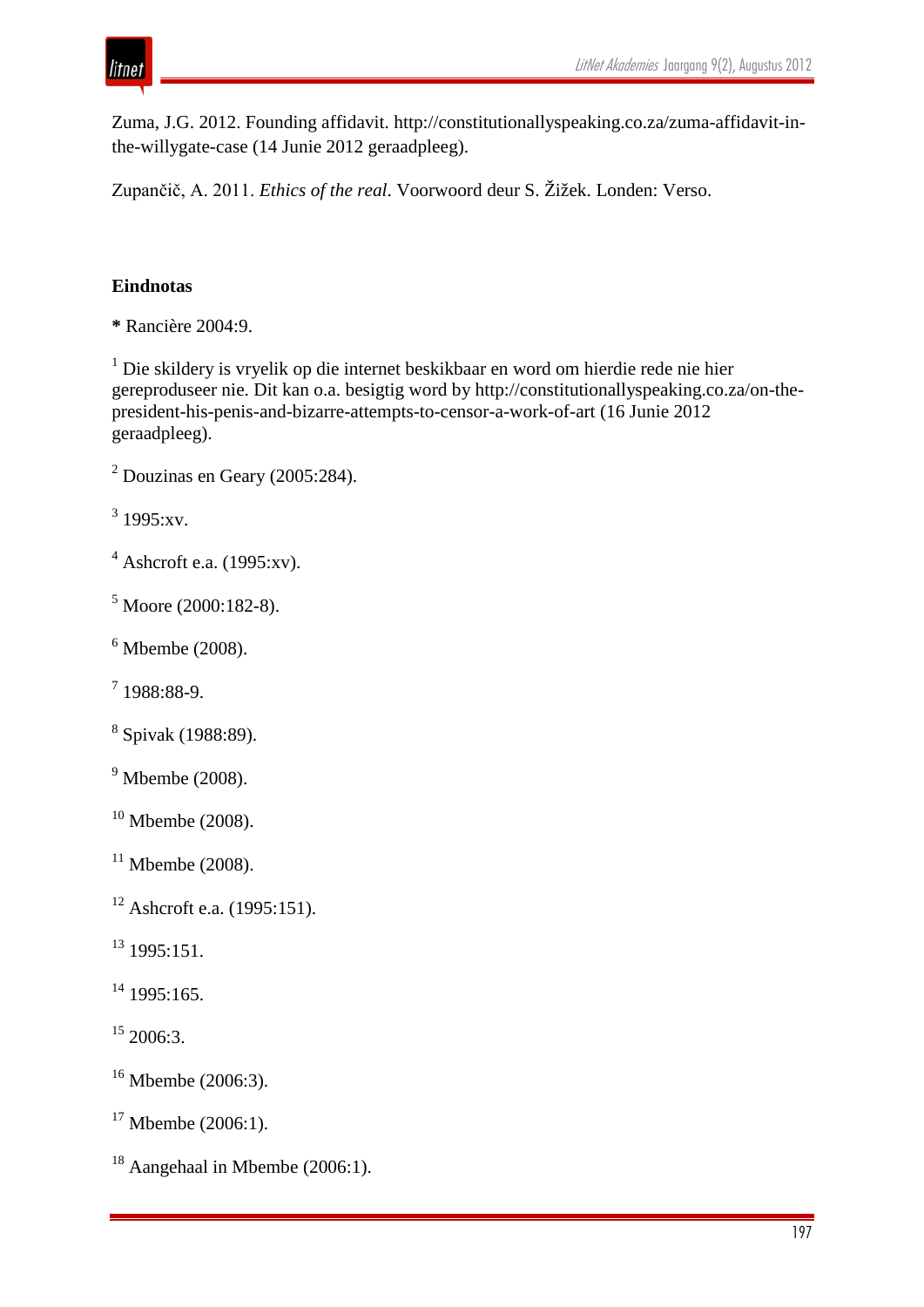- Mbembe (2006:2).
- Mbembe (2006:3).
- <sup>21</sup> Zupančič (2011:xi).
- <sup>22</sup> Zupančič (2011:xi).

2012:11.

- *Afri-Forum v Malema* 2011 4 All SA 293 (GH).
- Sapa (2012).
- *S v Makwanyane* 1995 6 BCLR 665 (KH) par. 329.
- Kant (1996:55).
- <sup>28</sup> Kant (1996:84).
- $^{29}$  Kant (1996:56).
- Kant (1996:83).
- Kant (1996:79).

- *National Coalition for Gay and Lesbian Equality v Minister of Justice* 1999 1 SA 6 (KH) par. 28.
- *National Coalition v Minister of Justice* par. 132.
- *Ferreira v Levin; Vryenhoek v Powell* 1996 2 SA 621 (KH).
- *Ferreira* par. 49.
- *MEC for Education: KwaZulu-Natal v Pillay* 2008 1 SA 474 (KH) par. 63.
- *S v Makwanyane* par. 328.
- Barnard-Naudé (2009:287–8).
- Zuma (2012:16).
- 2011 6 BCLR 577 (KH); BCLR 446 (KH).

*Dey* par. 154.

Kant (1996:79–80).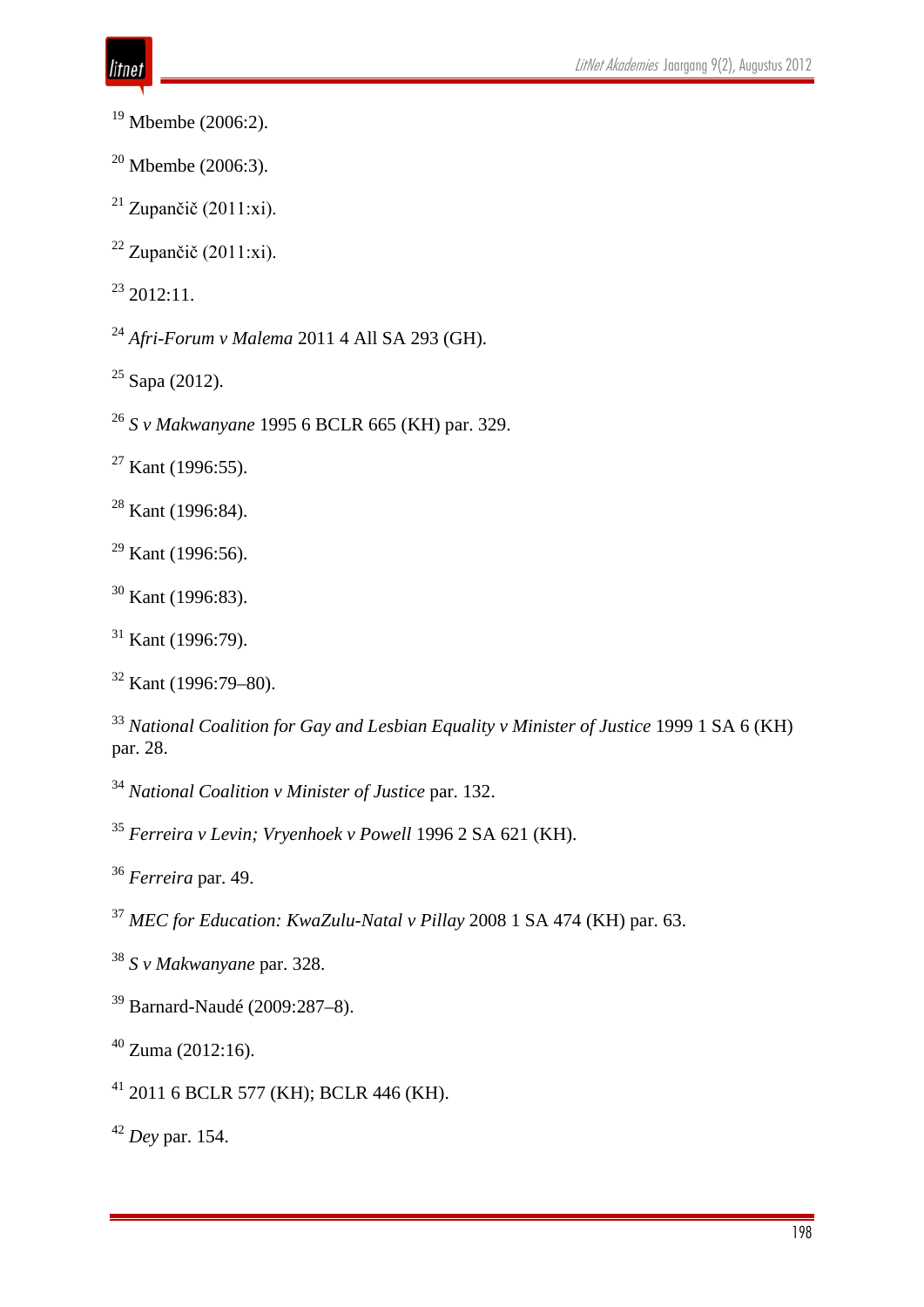

<sup>43</sup> *Dey* par. 143. Sien ook *De Lange v Costa* 1989 2 SA 857 (A) 862A-I; Neethling (2005:195).

<sup>44</sup> *Dey* par. 154.

<sup>45</sup> In *Whittaker v Roos and Bateman; Morant v Roos and Bateman* 1912 AD 92 131 is alreeds beslis: "It is not necessary in order to find that there was an animus injuriandi to prove any ill-will or spite on the part of the defendants towards the plaintiffs ..."

<sup>46</sup> *Dantex Investment Holdings (Pty) Ltd v Brenner* 1989 1 SA 390 (A) 396E; *Minister of Justice v Hofmeyr* [1993] ZASCA 40; 1993 3 SA 131 (AD). Sien ook *NM v Smith* 2007 5 SA 250 (KH) par. 57-9.

<sup>47</sup> *Dey* par. 130.

<sup>48</sup> Nicholson en Ndaba 2012.

<sup>49</sup> *Dey* par. 174.

 $50$  Zuma (2012:16).

<sup>51</sup> *Dey* par. 175.

<sup>52</sup> *Dey* par. 177.

<sup>53</sup> *Dey* par. 178.

<sup>54</sup> *De Lange v Costa* 862F.

<sup>55</sup> *De Lange v Costa* 862C-D. Sien ook *Dey* par. 179.

<sup>56</sup> *Dey* par. 180. Sien bv. ook *Carmichele v Minister of Safety and Security* 2001 10 BCLR 995 (KH) par. 43 waar Ackermann skryf: "This is a proportionality exercise with liability depending upon the interplay of various factors. Proportionality is consistent with the Bill of Rights, but that exercise must now be carried out in accordance with the 'spirit, purport and objects of the Bill of Rights' and the relevant factors must be weighed in the context of a constitutional state founded on dignity, equality and freedom and in which government has positive duties to promote and uphold such values." Sien ook *Fourway Haulage SA (Pty) Ltd v SA National Roads Agency Ltd* 2009 2 SA 150 (HHA) par. 12; *Minister of Safety and Security v Van Duivenboden* 2002 6 SA 431 (HHA) par. 12, 22; *National Media Ltd v Bogoshi* 1998 4 SA 1196 (HHA); *Argus Printing and Publishing Co Ltd v Inkatha Freedom Party* 1992 3 SA 579 (A) 588H-I.

<sup>58</sup> Grondwet van die Republiek van Suid-Afrika, 1996, art. 1(a) en (d).

 $59$  Art. 16(1)(c).

 $60$  Art. 16(2).

<sup>57</sup> *Dey* par. 190.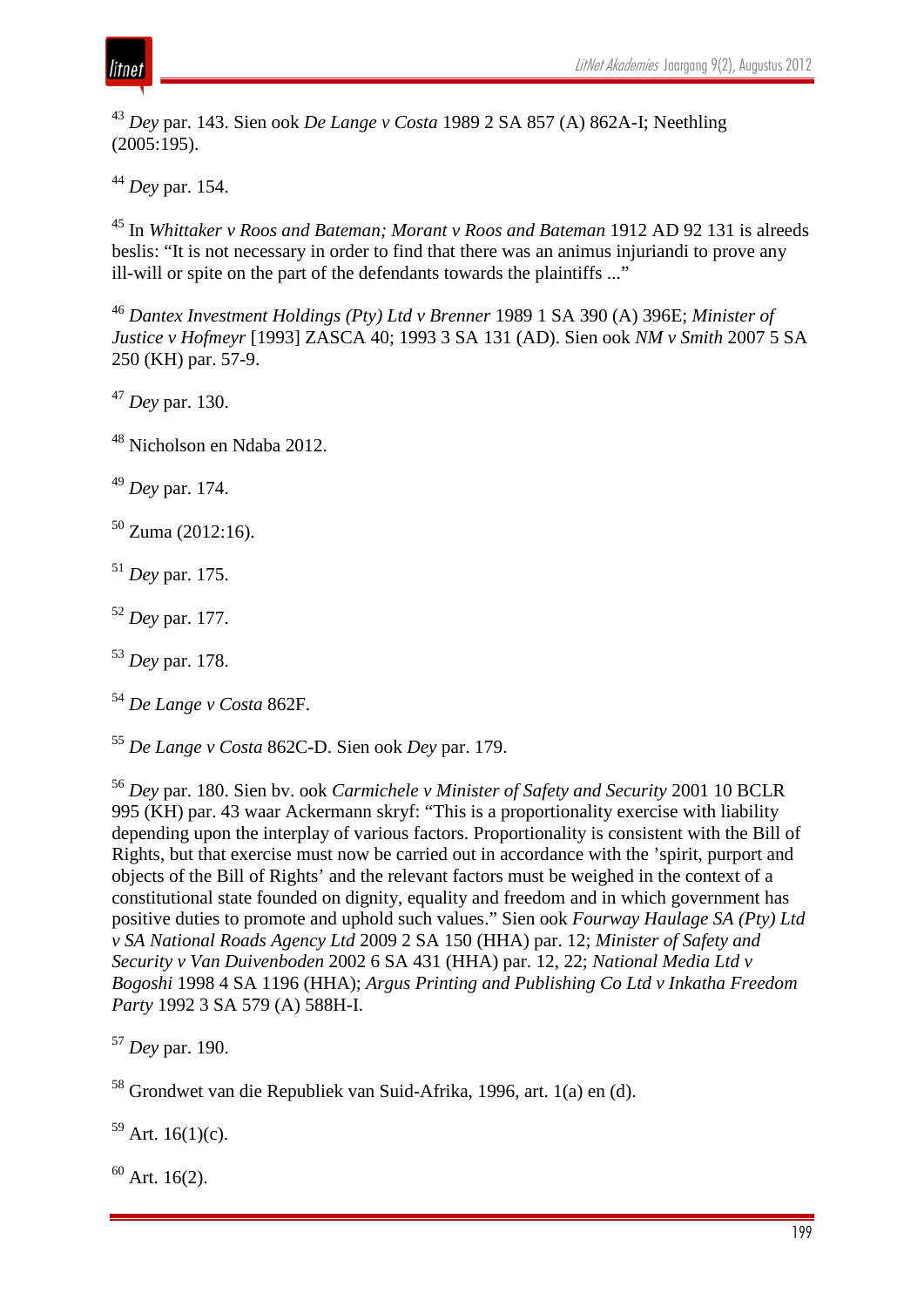

 *Islamic Unity Convention v Independent Broadcasting Authority* 2002 5 BCLR 433 (KH) par. 28.

 *S v Mamabolo* 2001 5 BCLR 449 (KH) par. 41 waar die situasie as volg uitgelê word: "With us the right to freedom of expression cannot be said automatically to trump the right to human dignity. The right to dignity is at least as worthy of protection as the right to freedom of expression. How these two rights are to be balanced, in principle and in any particular set of circumstances, is not a question that can or should be addressed here. What is clear though and must be stated, is that freedom of expression does not enjoy superior status in our law. (Voetnote weggelaat.)

*Mamabolo* par. 37.

 *South African National Defence Union v Minister of Defence* 1999 6 BCLR 615 (KH) par. 7.

*Mamabolo* par. 37.

*Islamic Unity Convention* par. 25.

*Islamic Unity Convention* par. 27.

<sup>68</sup> Cornell (1992:62).

Edelglass (2005:48).

Edelglass (2005:48).

 $^{71}$  2005:49-50.

Edelglass (2005:50).

Edelglass (2005:50).

2001:142.

2005:25.

2005:16.

Knoetze (2012).

Mbembe (2012:11).

2012.

Thurman (2012).

2012.